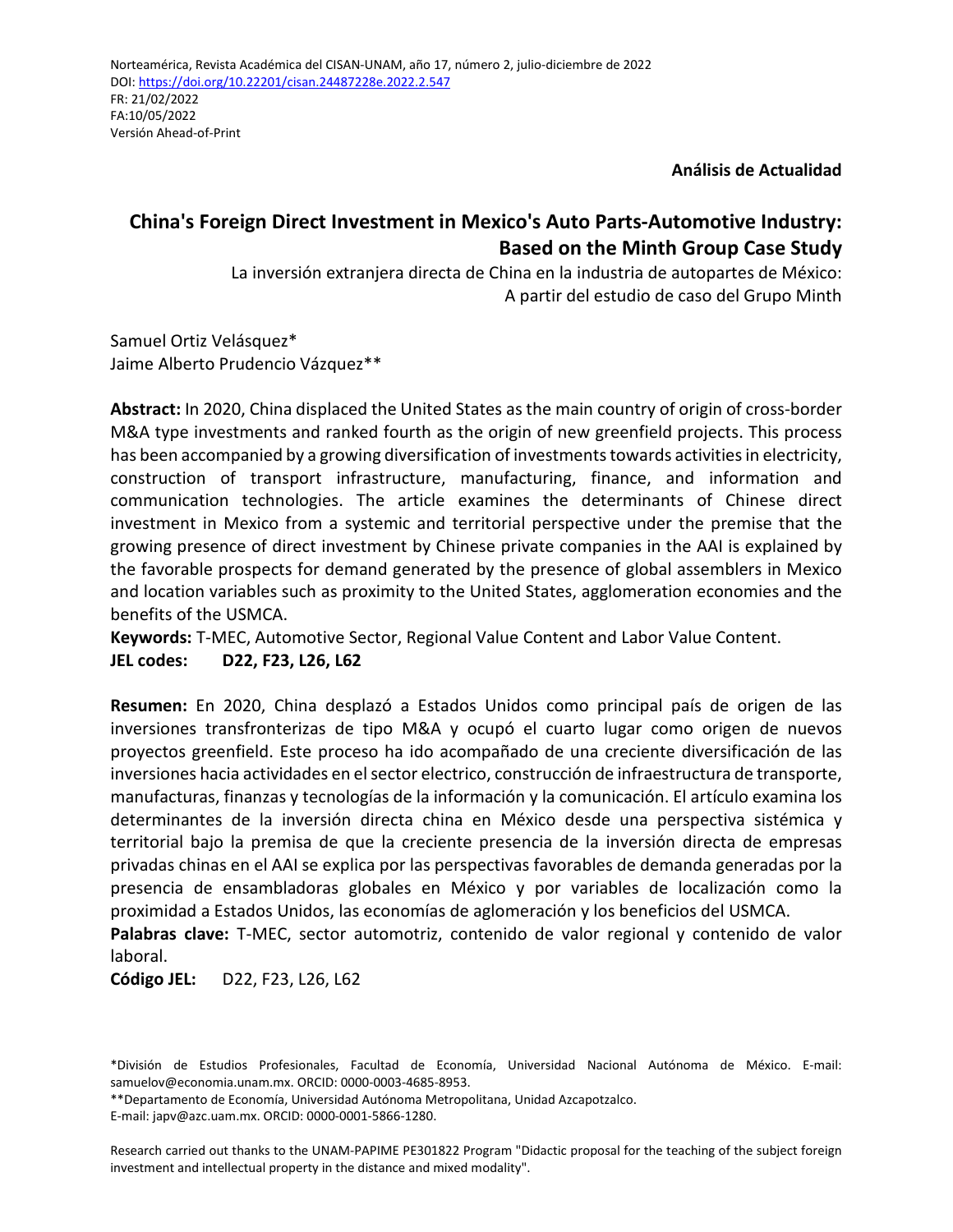#### **Introduction**

The emergence of China as a direct investor in Latin America and the Caribbean (LAC) has been verified since 2010. In 2020, China displaced the United States as the main country of origin of cross-border Mergers and Acquisitions (M&A) type investments and ranked fourth as the origin of new greenfield projects (ECLAC, 2021). This process has been accompanied by a growing diversification of investments towards activities in electricity, construction of transport infrastructure, manufacturing, finance, and information and communication technologies (ECLAC, 2021; Dussel Peters, 2021). Chinese direct investors in Mexico are predominantly private companies that arrive through new projects aimed at the auto parts and automotive industry (AAI), as well as transportation and communications.

The article examines the determinants of Chinese direct investment in Mexico from a systemic and territorial perspective. The premise is that the growing presence of direct investment by Chinese private companies in the AAI is explained by the favorable prospects for demand generated by the presence of global assemblers in Mexico. Location variables also play a role, such as proximity to the United States, agglomeration economies and the benefits of the United States-Mexico-Canada Agreement (USMCA).

The document is structured in four sections. The first part describes the behavior of overseas foreign direct investment (OFDI) from China to Mexico since 2010. The second part introduces the OLI paradigm, allowing to understand the reasons behind the internationalization of multinational enterprises (MNE) towards developing countries. The third part provides an overview of the international empirical literature on the determinants of China's OFDI and the internationalization of its MNEs, with an emphasis on location variables. The fourth part provides evidence of the determinants of location of Chinese investment in the AAI in the Mexican state of Aguascalientes from two dimensions: i) the regional perspective to investigate the possible presence of agglomeration economies, this through the spatial correlation index of Moran and heat maps and ii) the case study of the Chinese subsidiary Minth Aguascalientes based on a triangular approach. The last section is dedicated to the conclusions.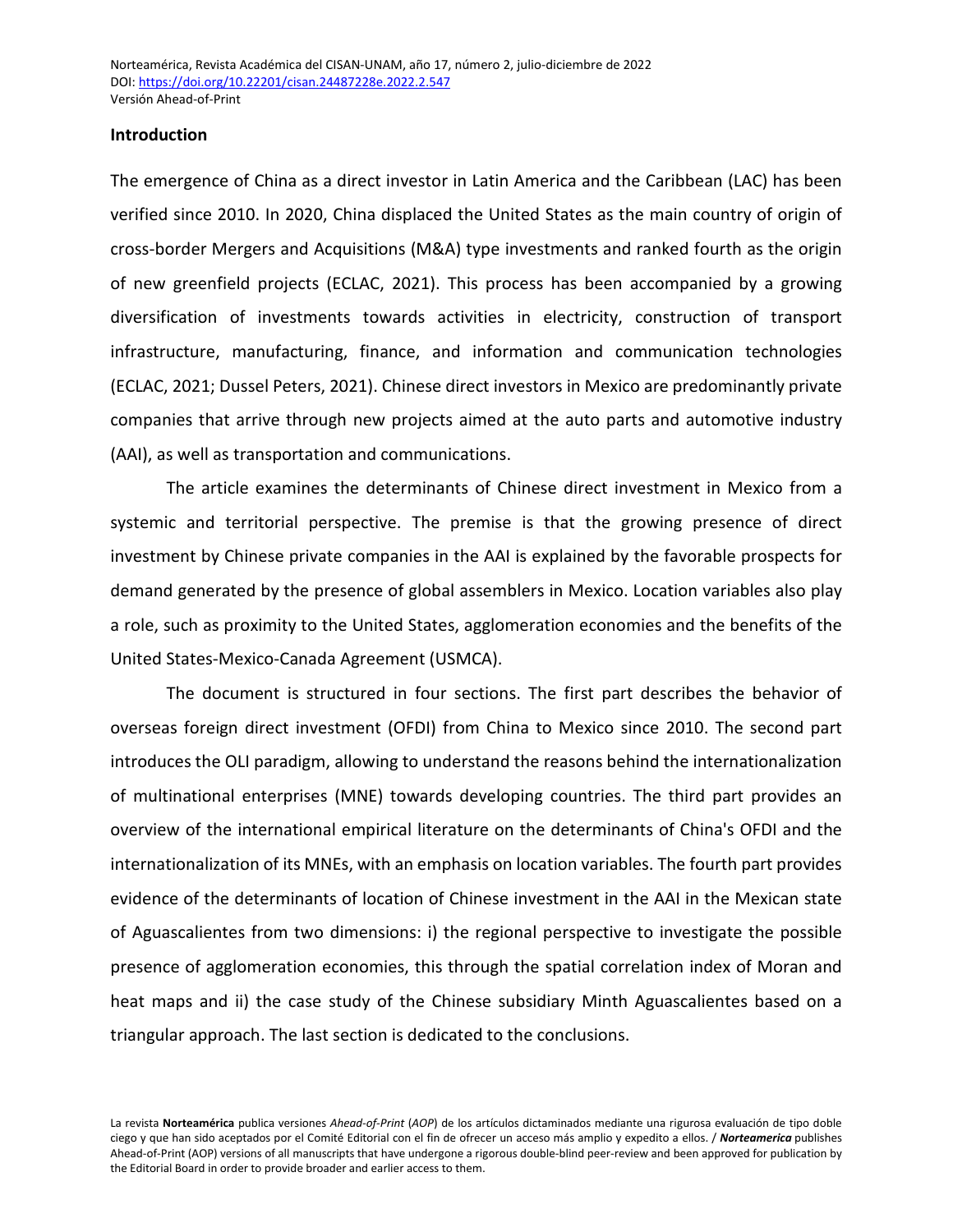## **1. Conduct of overseas direct investment from China to Mexico**

According to the Monitor of Chinese OFDI in Latin America and the Caribbean 2021 (Dussel Peters, 2021), in the period 2010-2020 the accumulated flow of Chinese OFDI in LAC was 139,191 million dollars, a figure seven times higher than that of the period 2000-2009. The relative share of these flows in global foreign direct investment rose from 1.44% between 2000-2004 to 7.99% between 2015-2020. Brazil, Peru, Chile, Argentina, and Mexico have together captured 85.50% of Chinese OFDI. The predominant mode of entry is cross-border M&A, which has represented 70.64% of Chinese OFDI since 2010.

The relative share of Chinese investment in raw materials fell from 81.39% in 2000-2004 to 51.43% in 2015-2020, in contrast, the share of manufacturing increased (from 1.19% to 17.93%). The predominant investment agent is the public company, which has been responsible for almost four-fifths on average of Chinese direct investment in the region.

Mexico advanced from position seven to position five as the destination of Chinese OFDI in LAC, going from 1,088 million dollars to 12,946 million dollars in the reference period (Dussel Peters, 2021). In the regional context, Mexico appears as the second destination of Chinese OFDI directed to manufacturing and as the first destination in the AAI since 2010. In this regard, 100% of the Chinese OFDI in the AAI originated after 2010 and from this, 97.45% has been produced since 2015. Despite the Chinese OFDI boom, its share in global direct investment went from 0.19% in 2010 to 0.68% in 2020 and in manufacturing it went from 0.22% to 0.80% (SE, 2022).

Seventeen Chinese companies have carried out 22 transactions in the AAI, accumulating an investment of 4,130 million dollars (see table 1). The following aspects stand out: i) Hidalgo, Jalisco, Coahuila, San Luis Potosí and Aguascalientes have captured 83.17% of the Chinese OFDI in the AAI: ii) two companies belong to the terminal segment (BAIC and JAC Motors) and their investment represents a quarter of the cumulative flow of Chinese direct investment in the AAI since 2017; iii) 12 private equity companies have accounted for 95% of Chinese investment.

In sum, unlike LAC, Chinese companies in Mexico predominantly arrive at the AAI, with new investments and joint ventures (JV) being the most usual entry modes, and the predominant investment agents being private. All the above warns of the potential of Chinese companies to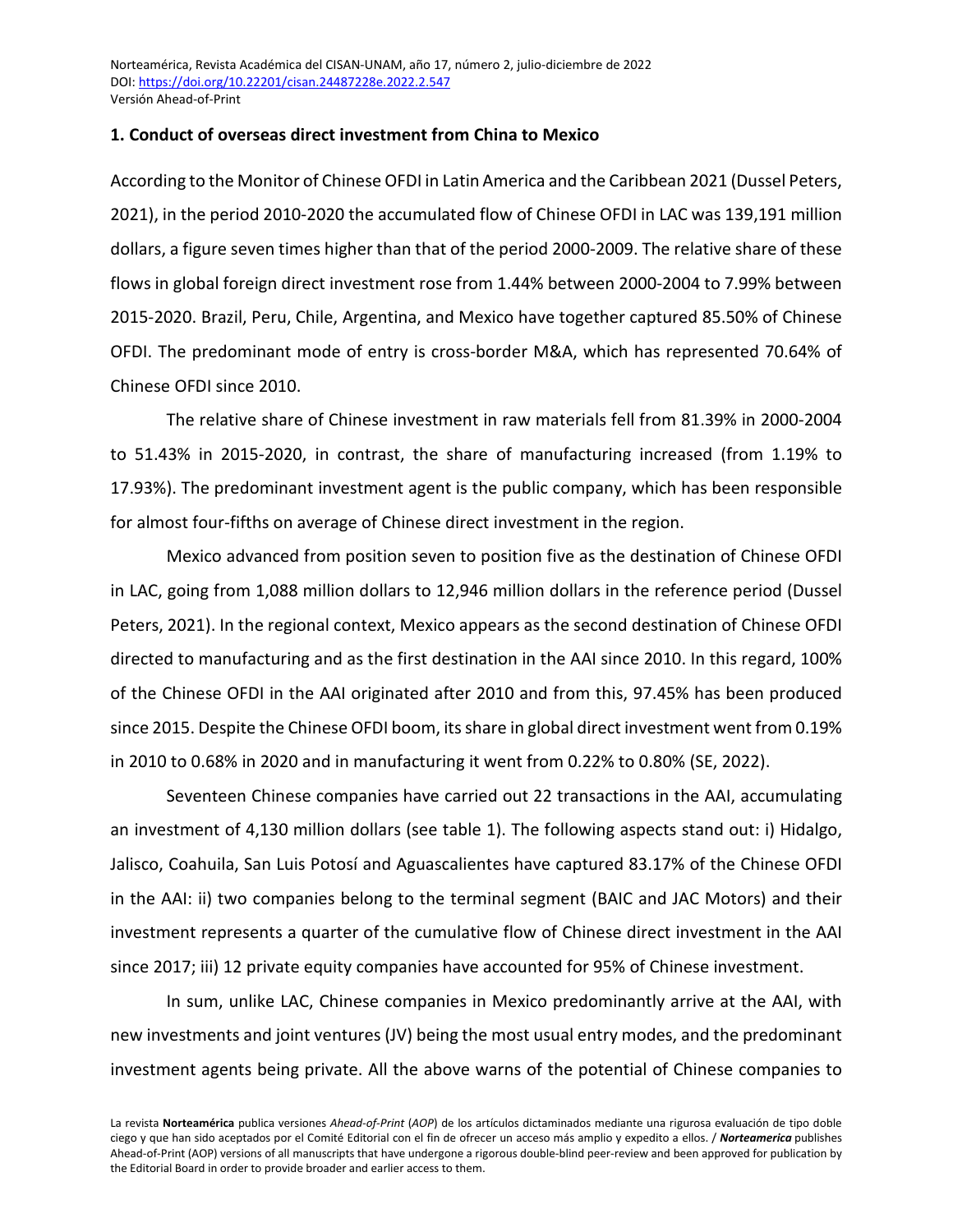help amplify the capital stock and generate technology and knowledge transfer processes in Mexico.

The search for profits that usually typifies private investment responds to the prospects of demand and its behavior is affected by a group of systemic and territorial determinants that can be ordered according to Dunning's eclectic paradigm, which will be discussed below.

|                  |                                             |                              | <b>Employment</b> | Investment   |                 |
|------------------|---------------------------------------------|------------------------------|-------------------|--------------|-----------------|
| Year             | Investment company                          | <b>Destination Territory</b> | (number of        | (millions of | Company type    |
|                  |                                             |                              | workers)          | dollars)     |                 |
| 2009, 2014, 2017 | Minth Group (3)                             | <b>Aguascalientes</b>        | 2,010             | 403          | Private         |
| 2014-2017        | Saargummi (2)                               | Coahuila, Querétaro          | 1,200             | 38           | <b>Public</b>   |
| 2015             | AMI PPM de Mexico (1)                       | San Luis Potosí              | 100               | 500          | Private         |
| 2015             | Ningbo Jinlong Electric Appliance Co., Ltd. | Jalisco                      | 10                | 932          | Private         |
| 2015-2017        | Sanhua Automotive (2)                       | Coahuila                     | 21                | 600          | Private         |
| 2016             | Zhuzhou Times New Material Tech (1)         | San Luis Potosí              | 373               | 43           | <b>Public</b>   |
| 2017             | <b>BAIC</b> (1)                             | Ciudad de México             | 500               | 30           | <b>Public</b>   |
| 2017             | Cheerson (1)                                | Querétaro                    | 200               | 8            | Private         |
| 2017             | JAC Motors (1)                              | Hidalgo                      | 4,400             | 1,000        | Private         |
| 2017             | Key Safety Systems (1)                      | <b>Tamaulipas</b>            | 1,800             | 89           | Private         |
| 2017             | Suzhou Sonavox Electronics (1)              | <b>Tlaxcala</b>              | 205               | 3            | Private         |
| 2017             | Pirelli (ChemChina 2015) (1)                | Guanajuato                   | 400               | 200          | Private         |
| 2018             | Beijing West Industries (1)                 | Chihuahua                    | 280               | 62           | <b>Public</b>   |
| 2018             | XZB(1)                                      | Nuevo León                   | 50                | 9            | Private         |
| 2018             | Yanfeng Global Automotive (1)               | Querétaro                    | 1,200             | 50           | <b>Public</b>   |
| 2018             | Mexin $(1)$                                 | Nuevo León                   | 460               | 28           | Private         |
| 2016-2019        | Minghua de México (2)                       | San Luis Potosí, Puebla      | 750               | 135          | Private         |
| <b>Total</b>     | 17                                          | Querétaro (3/16)             | 13,959            | 4,130        | $12/17$ private |

**Table 1. Mexico: Chinese investment in the AAI at the company level (2009-2019)**

Source: Own elaboration based on Dussel Peters (2021).

# **2. Review of theoretical and conceptual bibliography**

The eclectic OLI paradigm is useful to identify the variables that affect the internationalization of the MNE (Dunning & Lundan, 2008). The paradigm assumes that a company's cross-border valueadded activities depend on it meeting four conditions: i) it has unique and sustainable ownership (or O-type) advantages over local and other national companies; ii) that it perceives that it is in its best interest to add value to its type O advantages instead of selling them to independent foreign companies, these are called internalization (or type I) advantages; iii) that its global interests are satisfied through the creation, access or use of its type O advantages abroad. In addition, it is assumed that the spatial distribution of resources, capabilities and institutions linked to location (type L advantages) is unequal, therefore, it will confer a competitive advantage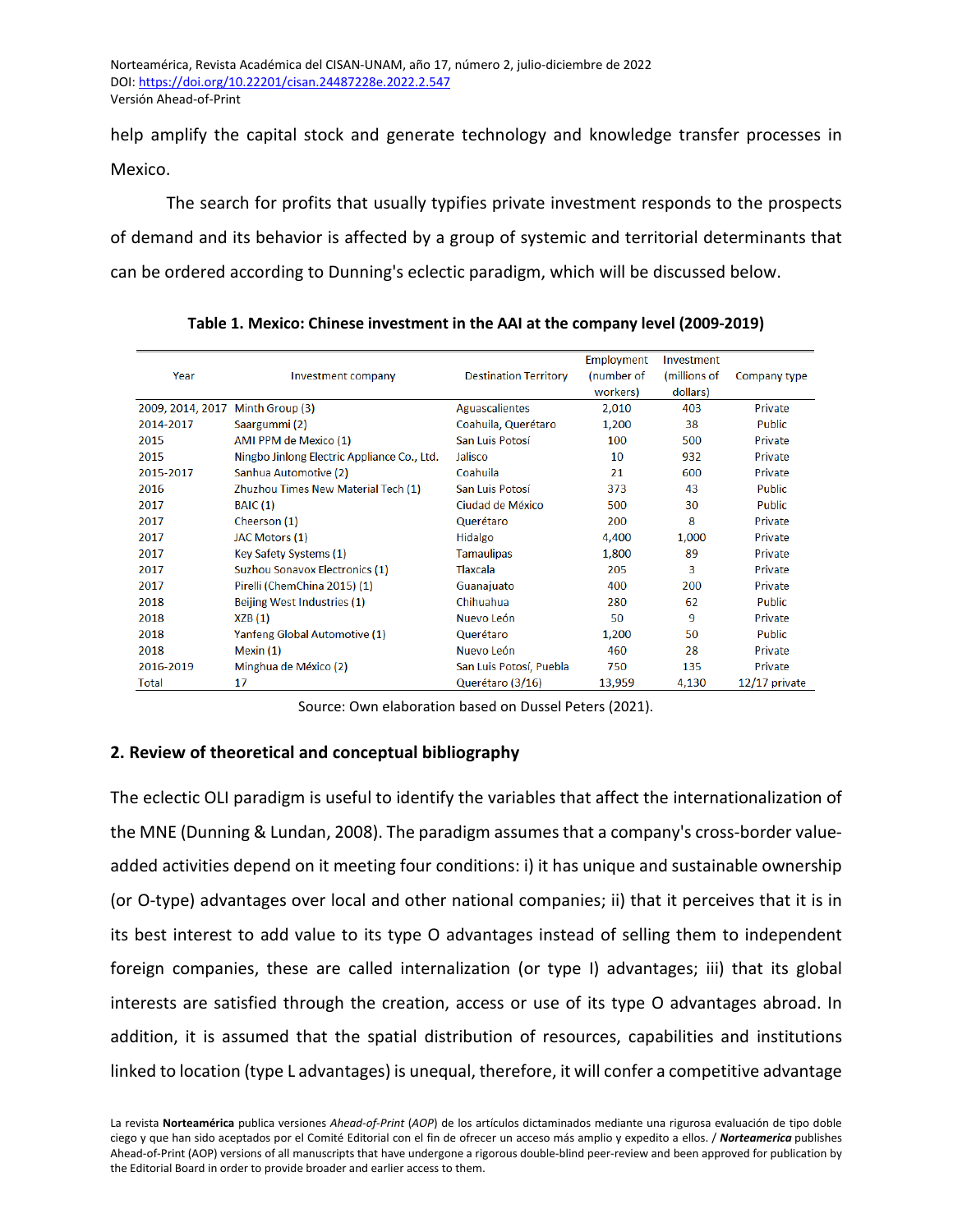to the countries that possess them; iv) given the specific configuration of OLI, internationalization will be verified if the company considers that production abroad is consistent with its long-term objectives. Thus, the more Type O advantages a company from one country has over those from other countries, the greater its incentive to internalize its activities, the more interested the company will be in exploiting location advantages abroad, and the more likely it will be for it to participate in OFDI.

The industrial organization theory studies type O advantages, which arise from the possession of specific assets, providing MNEs with superior comparative advantages over national companies, and which derive from their superior market power (Hymer, 1982). Dunning & Lundan (2008) have studied three modalities of type O advantages: asset, transaction and institutional.

The property rights and internalization theory explain why firms internalize activities abroad (Buckley & Casson, 2009). Among the type I advantages, it stands out that the company seeks to avoid situations such as: search and negotiation costs; moral hazard and adverse selection costs; the cost of broken contracts and subsequent litigation; the buyer's uncertainty about the nature and value of the inputs; or exploit government intervention. They are also presented due to the seller's need to: protect the quality of intermediate or final products; capture external economies; control supplies, etc. (Dunning & Lundan, 2008).

The location and international trade theories address the factors that explain the location of production and can favor host countries to the extent that they have the potential to increase their bargaining power vis-a-vis the MNE. The L determinants can be classified into four motivations (Dunning & Lundan, 2008):

1.-Market search is guided by market size (local and adjacent), consumer preferences, market structures, psychic distance, etc.

2.-The search for resources is guided by the costs of: land, construction, rent, raw materials and intermediate inputs, unskilled and skilled labor, etc.

3.-The search for efficiency is guided by productivity, transportation and communication costs, membership of a regional integration agreement, institutions, etc.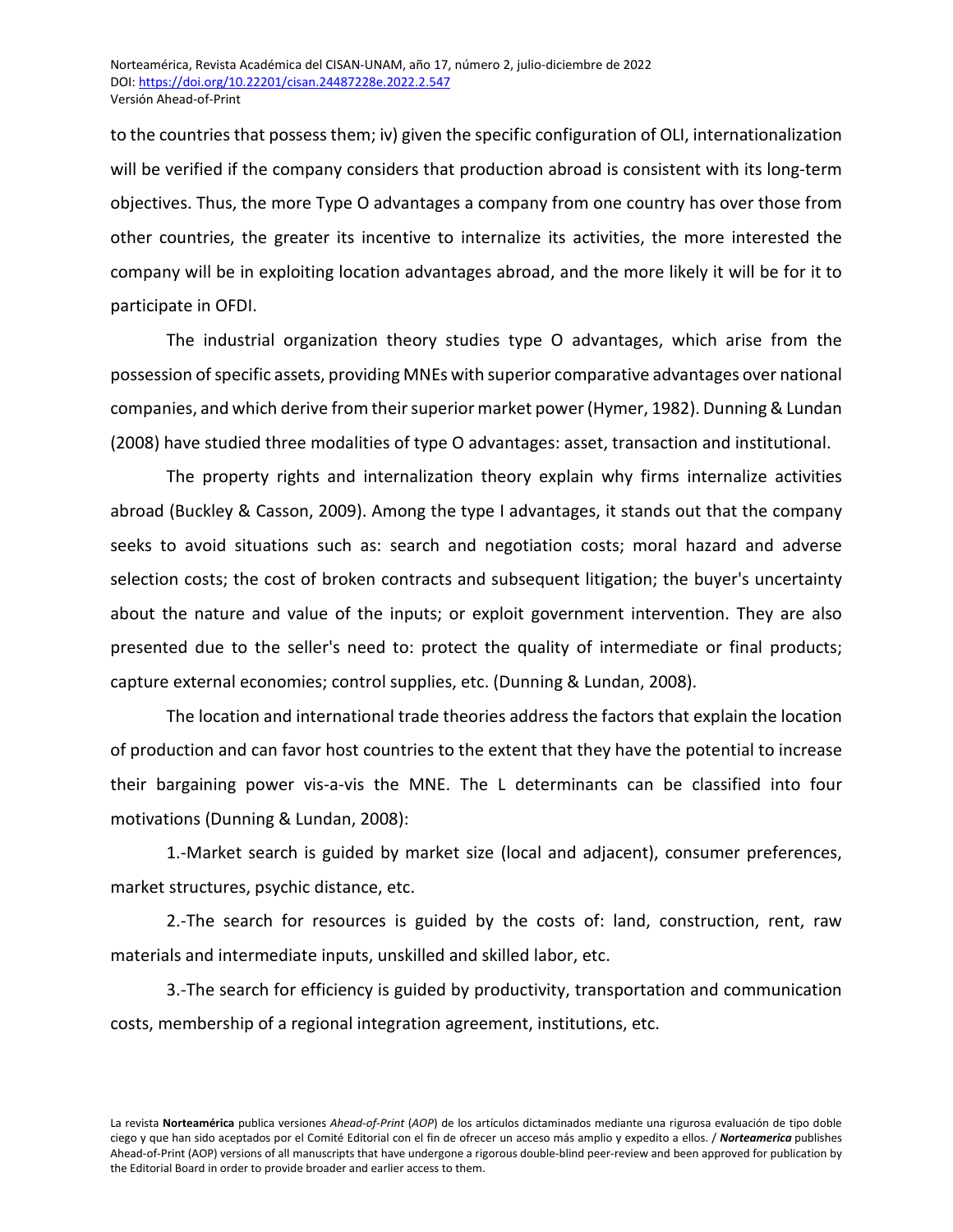4.-The search for strategic assets is guided by competition policies; technological, managerial, and relational assets; physical infrastructure and business ecosystem.

Location decisions and the causes of spatial concentration (which lead to agglomeration economies) are closely linked and constitute the object of study of economic geography and urban and regional economics (Capello, 2007; Fischer & Nijkamp, 2014). Agglomeration economies contribute to firm performance through local knowledge spillovers, concentrations of skilled workers, or the presence of local inputs. The advantages derived from the economies of scale linked to the economies of location and urbanization can also be counted among the causes of concentration (McCann & Van Oort, 2019).

The updated paradigm accepts that OLI benefits are dynamic and interdependent and that certain contextual variables influence the OLI configuration. In other words, the propensity of the company to participate in OFDI depends on the specific economic, territorial, institutional, and cultural characteristics of its countries (of origin/destination), the type of industry and the company's own management and strategy. With this, the flexibility of the OLI paradigm allows examining the incentives of MNE based in developing countries, through the incorporation of contextual variables (Basave, 2016).

For Basave (2016) the contextual variables as contingency factors should be read as factors that condition the responses of the MNE based in developing countries. However, it has also been pointed out that the success of an internationalization strategy for an MNE depends not only on contextual variables, but also on absorption capacity (Petti, et al., 2021). Absorptive capacity refers to the company's ability to recognize the value of new external information, to assimilate it and apply it for business purposes (Cohen & Levinthal, 1990), so it is influenced by the characteristics of the environment where it operates (Narula & Driftfield, 2012).

## **3. Review of empirical literature**

#### **3.1. Studies at the OFDI flows level**

The literature roughly identifies market size, agglomeration economies, political environment, exchange rate, natural resource endowment, technology, and culture as the main

La revista **Norteamérica** publica versiones *Ahead-of-Print* (*AOP*) de los artículos dictaminados mediante una rigurosa evaluación de tipo doble ciego y que han sido aceptados por el Comité Editorial con el fin de ofrecer un acceso más amplio y expedito a ellos. / *Norteamerica* publishes Ahead-of-Print (AOP) versions of all manuscripts that have undergone a rigorous double-blind peer-review and been approved for publication by the Editorial Board in order to provide broader and earlier access to them.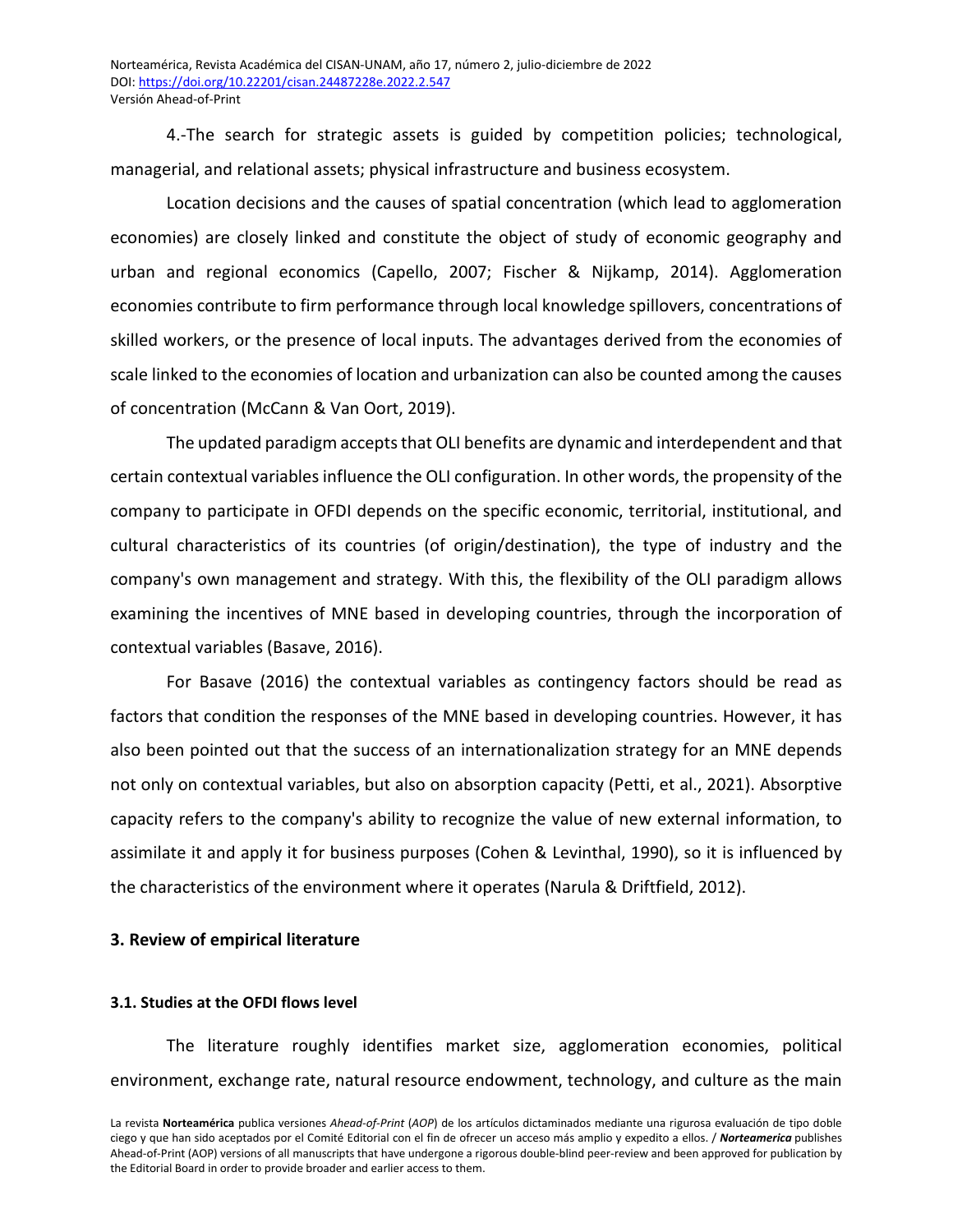determinants of Chinese OFDI. These factors differ according to the destination region and the type of project: while greenfield projects allow companies to penetrate sectors where they have well-developed capabilities, M&As allow them to ensure the supply of natural resources in LAC, and access to technology leading in Europe and North America (ECLAC, 2021). The incentives differ depending on the agent: while public companies pursue China's strategic needs and invest in natural resources through M&A, private companies consider political risk and are therefore guided by demand prospects and strategic assets (Dreger, et al., 2017).

A group of recent investigations provide empirical evidence in such aspects:

1.-Hai, et al. (2017) examine Chinese OFDI targeting 93 countries between 2003-2015, distinguishing two groups: 49 countries covered by the One Belt One Road Initiative (OBOR) and 44 countries outside the OBOR. They found that OFDI in OBOR countries is stimulated by: i) the appreciation of the renminbi, to the extent that it reduces the cost of acquiring certain foreign assets; ii) the market potential and the coefficient of external openness. They found that China invests in countries with less infrastructure (to the extent that it opens up business opportunities) and that natural resource endowments attract/do not attract Chinese OFDI in non-OBOR/OBOR countries.

2.-Dreger, et al. (2017) examines Chinese OFDI in the EU for 2003-2014, distinguishing between new investments and M&A. They identified the size of the market and bilateral trade as the main attractions. They found that high labor costs (LC) inhibit new investments, but do not affect M&A investments, since established companies have already demonstrated their ability to compete even in the presence of high LC.

3.-Mumtaz & Smith (2018) examined Chinese OFDI in 67 countries during 2006-2015. They classified the countries into three groups: one (26 countries from Asia and Eastern Europe), two (24 African countries), and three (17 LAC countries). For the entire sample, OFDI was positively related to competitiveness and inversely to GDP, wages, country risk, and distance. By region, it was observed that: the product was positively associated in group 1, while for LAC it showed a negative effect; the search for raw materials influenced the OFDI directed to LAC; and the risk variable was positive in all regions.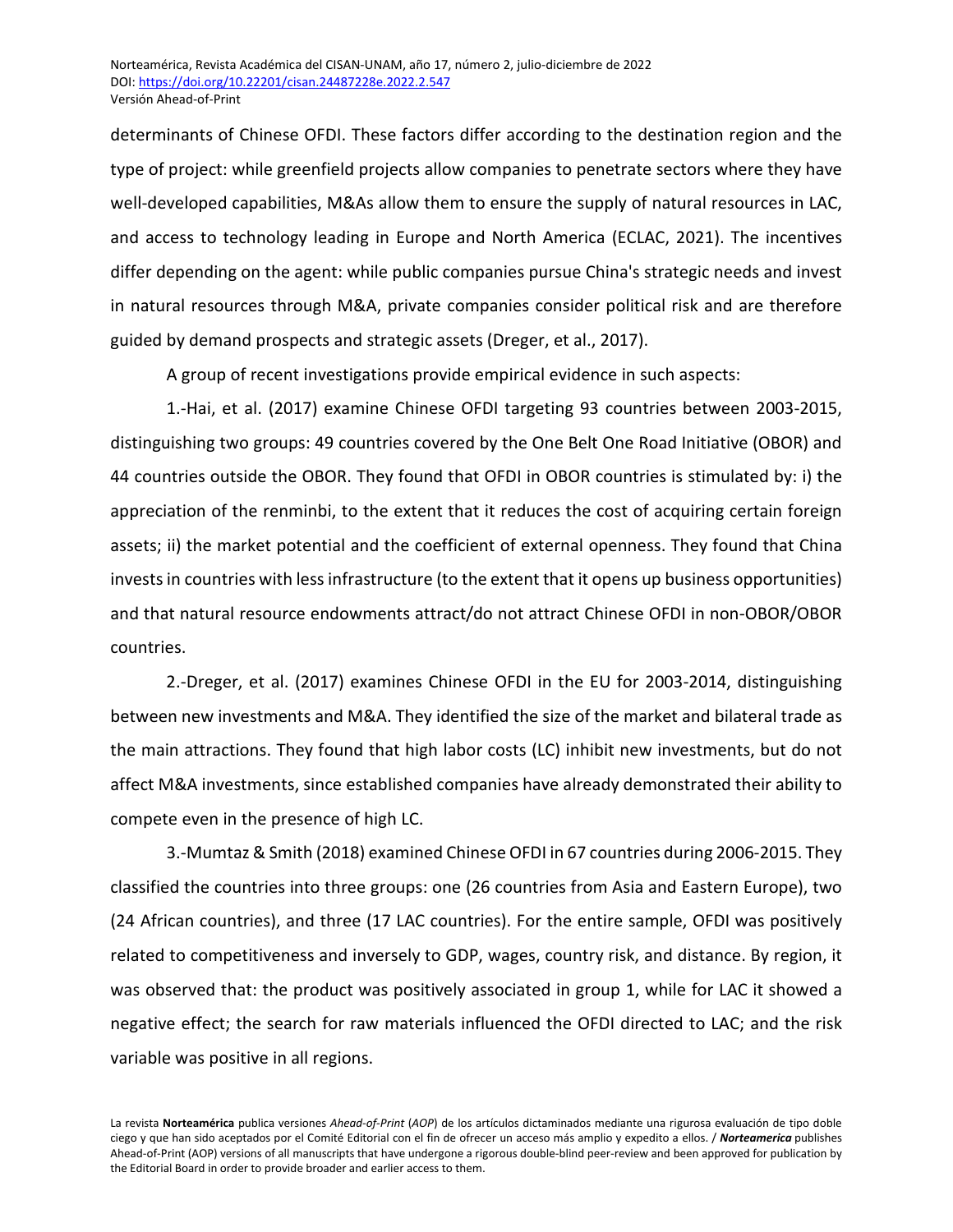4.- Several authors have verified the influence of agglomeration economies in the location decisions of Chinese OFDI. In the context of the OBOR initiative, Liu, Jiang, Zhang & Chen (2018) found that between 2004 and 2015, there was a clear effect of agglomeration economies in 129 recipient countries of Chinese OFDI targeting the manufacturing industry. In a panel study for 19 countries (the most important as origin and destination of global direct investment), Choi, Chung, Lee & Liu (2020) found that the agglomeration of Chinese companies abroad had a positive influence on the location decision of Chinese OFDI in these territories during the period 1997- 2015.

5.-Tuman & Erlingsson (2020) examine Chinese OFDI in the 32 states of Mexico during 2004-2014. They found that the size of the market, a skilled labor force, the presence of seaports, and partisan control of state government influence the selection stage. On the other hand, the level of Chinese FDI responds to the market potential and the qualification of the labor force. Mining resources, homicides, unionization, and state taxes do not have significant effects.

# **3.2. Studies at company level**

In 2016 CAITEC, MOFCOM, et al. (2017) applied a questionnaire to 543 Chinese companies operating in OBOR countries. Among the characteristics of the companies, it was found that: 59% are private; 45% have operated abroad for more than 10 years; a third showed an investment scale of more than 100 million dollars (md); 55% belongs to the manufacturing and construction industry; 51% enter through new investments. The questionnaire provides an indirect understanding of some of the motivations behind the internationalization strategy of Chinese companies in the OBOR region:

1.- Strong relationship between size, antiquity, and profitability. Companies with an investment of more than 50 million dollars and with 10-15 years of existence showed higher levels of profitability. Likewise, 56% of the companies have obtained profits.

2.- They seek to exploit certain ownership advantages, such as work ethic, high productivity, low costs, advanced technology and equipment, qualified workforce, and financial support.

La revista **Norteamérica** publica versiones *Ahead-of-Print* (*AOP*) de los artículos dictaminados mediante una rigurosa evaluación de tipo doble ciego y que han sido aceptados por el Comité Editorial con el fin de ofrecer un acceso más amplio y expedito a ellos. / *Norteamerica* publishes Ahead-of-Print (AOP) versions of all manuscripts that have undergone a rigorous double-blind peer-review and been approved for publication by the Editorial Board in order to provide broader and earlier access to them.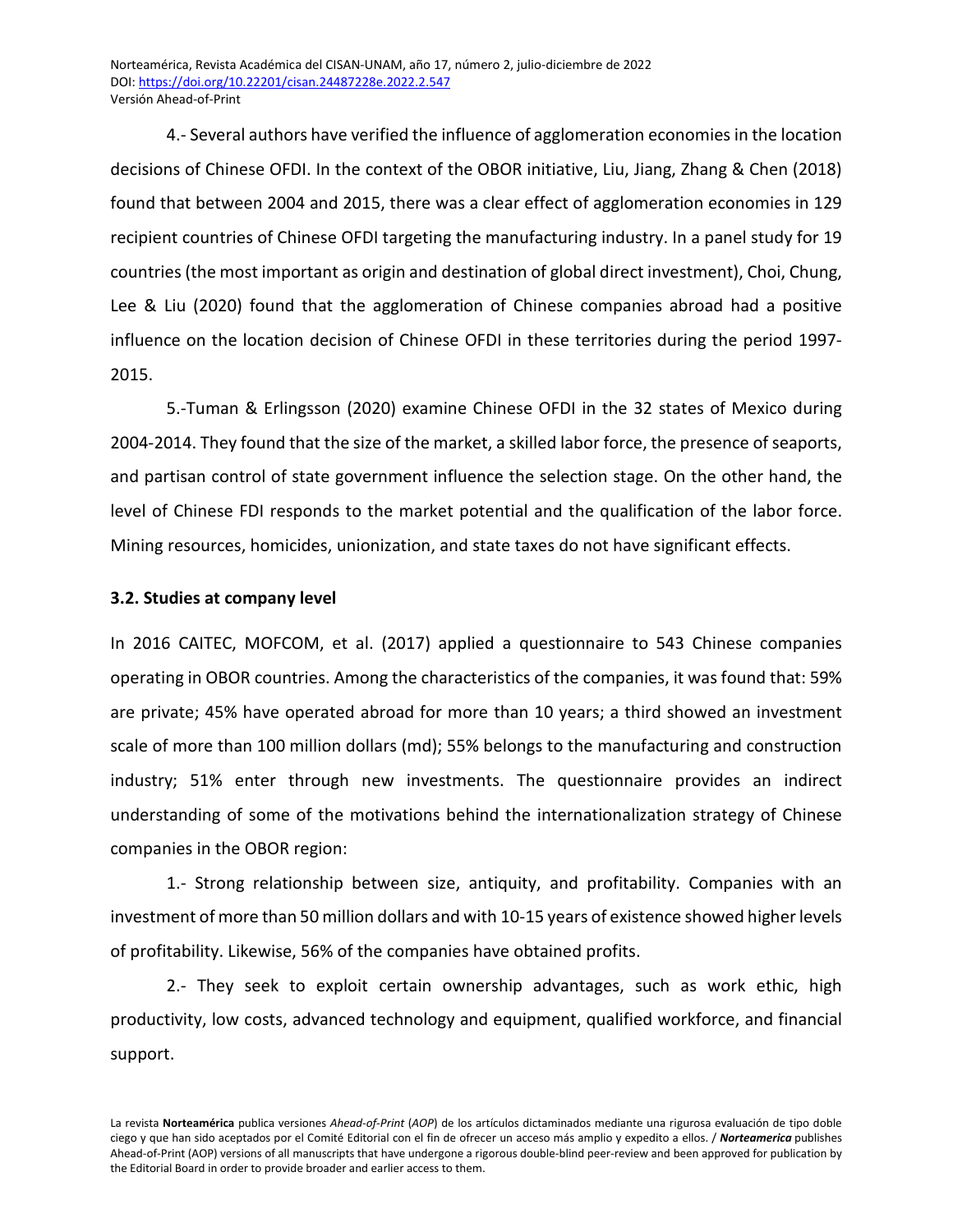3.- The market search has been an investment incentive. 74% of the companies mainly serve the host country market and 66% indicated that they have long-term plans (more than 10 years) for their operations in the host countries.

4.- They seek to take advantage of location advantages linked to local supply chains. More than 51% expressed their preference for purchasing supplies and services locally. For 114 companies, local contracting represented more than 40% of their total purchases.

5.- At a macro level, 93% of companies take the development strategies of the host countries into account; 357 companies depend heavily on financing from Chinese institutions. The main macro risks identified are political situation, employee safety, inflation, labor issues and corruption.

Studies of Chinese companies in LAC identify uncertainty and the investment maturation/learning period as determining factors. The lack of information from the Chinese company regarding specific issues (e.g., suppliers, customers, regulations), as well as the little knowledge of the LAC governments about Chinese companies (Dussel Peters, 2019) are conditions that increase the uncertainty factor, which, in turn, adversely impacts profitability. At the country level, the following stand out:

1.- In Argentina, Chinese public companies are guided by political objectives, focused on ensuring the supply of food to China. They also have a unique advantage: financing (Stanley, 2019). The oil companies CNOOC and Sinopec seek resources and increase their technical experience via JV. Huawei seeks to supply the domestic market with communication equipment produced in China and increasingly through maquila, which is driven by sector policy (López & Ramos, 2014).

2.-The predominance of Chinese state-owned companies in Brazil reveals the central role of state planning in the internationalization process and its articulation with a national development strategy (Hiratuka, 2019). Chinese OFDI in Brazil is guided by market potential (in the case of Lenovo) and follows the public policy agenda of that country (in the case of State Grid) (De Freitas & Tepassê, 2014).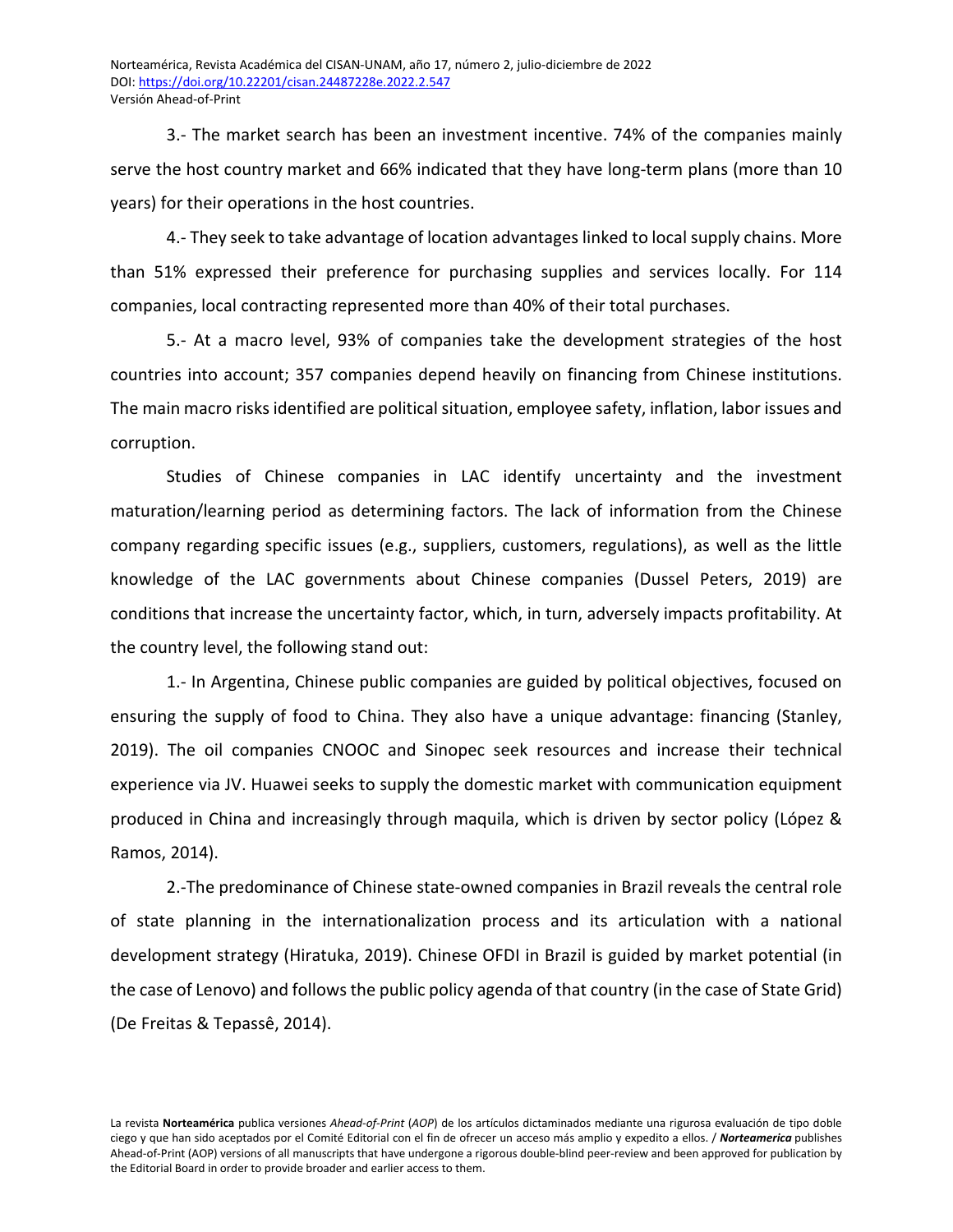3.-The automakers Chery and Lifan went to Uruguay because it is an ideal way to enter the Mercosur region under more favorable conditions, in terms of requirements to import inputs and regional content (Bittencourt & Reig, 2014).

4.-The low Chinese OFDI in Mexico reveals uncertainty, which is manifested in the cautious posture of Chinese companies in the face of the "complexity" of the Mexican market, all of which has been derived from: i) the cancellation and/or failure of important investment and infrastructure projects, e.g., the FAW-Grupo Salinas alliance, Dragon Mart, and the Mexico-Querétaro fast train; ii) the psychic distance in business culture and the little knowledge about Chinese companies in Mexico (Monitor de la Manufactura Mexicana, 2015). Psychic distance can be defined as "the factors preventing or disturbing firms learning about and understanding of a foreign environment" (Vahlne and Nordstrom, 1992: 3). At the company level, Huawei is looking for a market and has overcome various entry barriers such as corporate cultural differences and mistrust towards Chinese brands (Dussel Peters, 2014). On the other hand, FAW Trucks entered Mexico in a JV with Giant Motors Latin America, motivated by the strength of the automotive industry in Mexico, the rules of origin of the North American Free Trade Agreement (NAFTA), the Mexico-United States transportation costs and low-cost supply (Dussel Peters, 2014).

In sum, an expanding domestic market, a qualified labor force, the presence of seaports, the proximity to the United States, the benefits of NAFTA, and the strength of the industry, are incentives for Chinese OFDI in Mexico. In contrast, the uncertainty factor and psychic distance are factors that inhibit investment.

## **4. Determinants of Chinese OFDI in Mexico: the case of the company Minth**

This section analyzes, first, the productive structure and degree of specialization in the transport equipment manufacturing sector in the Mexican microregion of Aguascalientes, where Minth, one of the 100 most important companies in the sector, is located. In addition, evidence of the presence of agglomeration economies in the sector and region where this company carries out its operations is presented through two instruments: heat maps with kernel density and global spatial association index. Finally, information is presented on the profile and characteristics of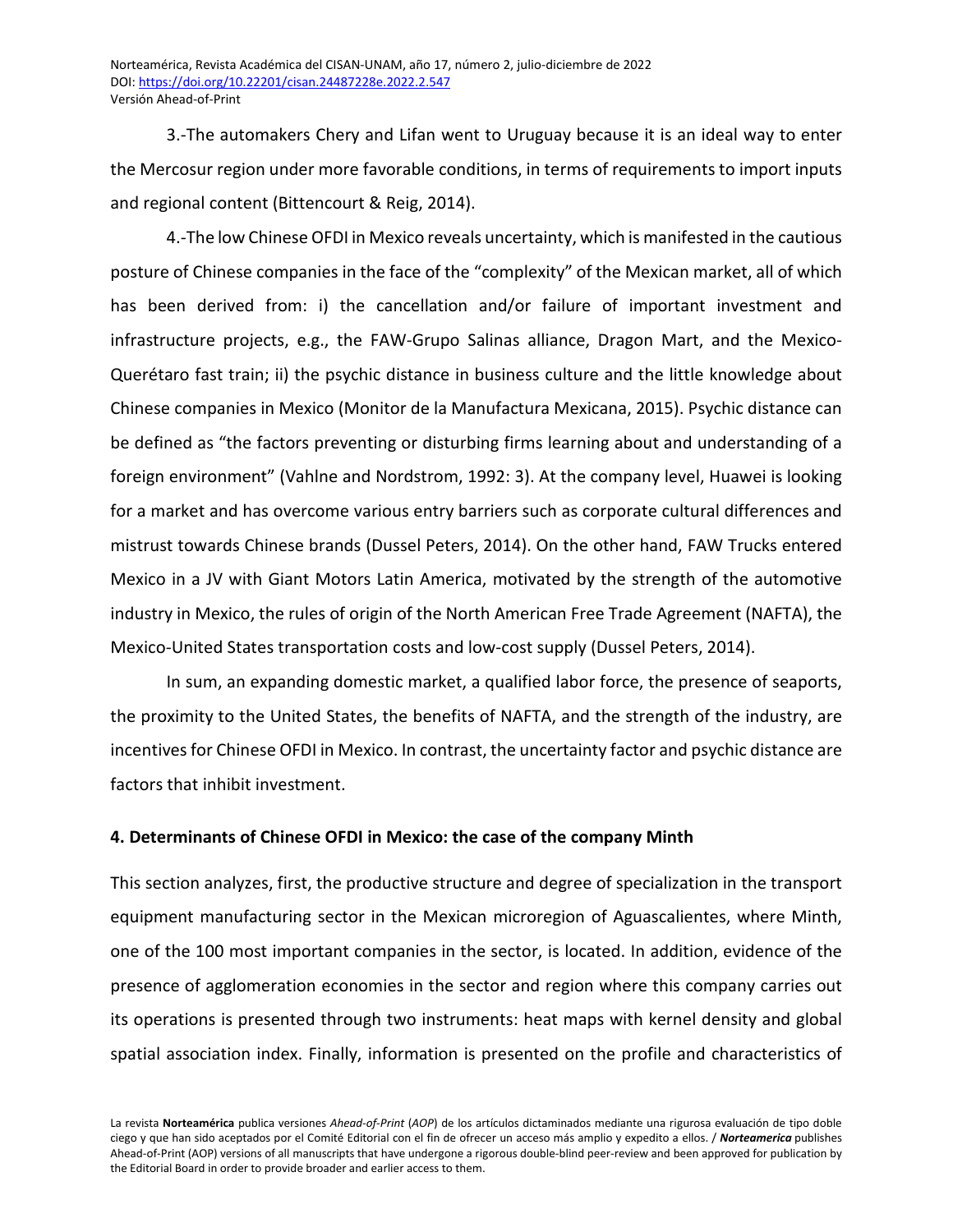this company to have elements that allow us to think about the determinants of direct foreign investment in the sector.

## **4.1. Regional and local determinants: the forces of agglomeration**

## **4.1.1. Productive structure of microregions and specialization**

To examine the location factors of Chinese OFDI in Mexico from a regional perspective, the territorial areas were delimited for nine microregions in which the 11 Chinese companies identified in Table 1 are located. The delimitation of the spatial units of analysis was made based on the location of 11 companies in the automotive and auto parts sector depicted in Table 1. Based on the location of such companies, nine micro-regions were identified based on the methodological proposal of the Center for Regional and Sustainable Urban Development Studies (CEDRUS) of the National Autonomous University of Mexico (UNAM), which groups the national territory into homogeneous areas. from local administrative units (Asuad, 2020). The set of nine microregions is made up of 100 local demarcations that cover an area equivalent to 6.5% of the Mexican territory. Table 2 reports the results for the microregion of Aguascalientes, where the Minth company is located.

The Aguascalientes micro-region is made up of five municipalities: Jesús María, San Francisco de los Romo, El Llano, Aguascalientes and Ojuelos de Jalisco. The five municipalities have a total population of 1.2 million inhabitants and a population density of 340 inhabitants per square kilometer, more than three times the national average. The microregion has similar sociodemographic and development characteristics to the nine microregions, although, slightly more favorable in all indicators.

In the nine microregions, the relative share of employment and manufacturing value added is high. In the Aguascalientes micro-region, the relative participation of added value and the employed population is even higher with percentages of 66.13 and 36.32, respectively. Within manufacturing, the manufacture of transportation equipment represents 48.50% of the sectoral value added in the nine microregions, more than double compared to the national figure. The share of this subsector in the micro-region where Minth is located is 75.57%. The relative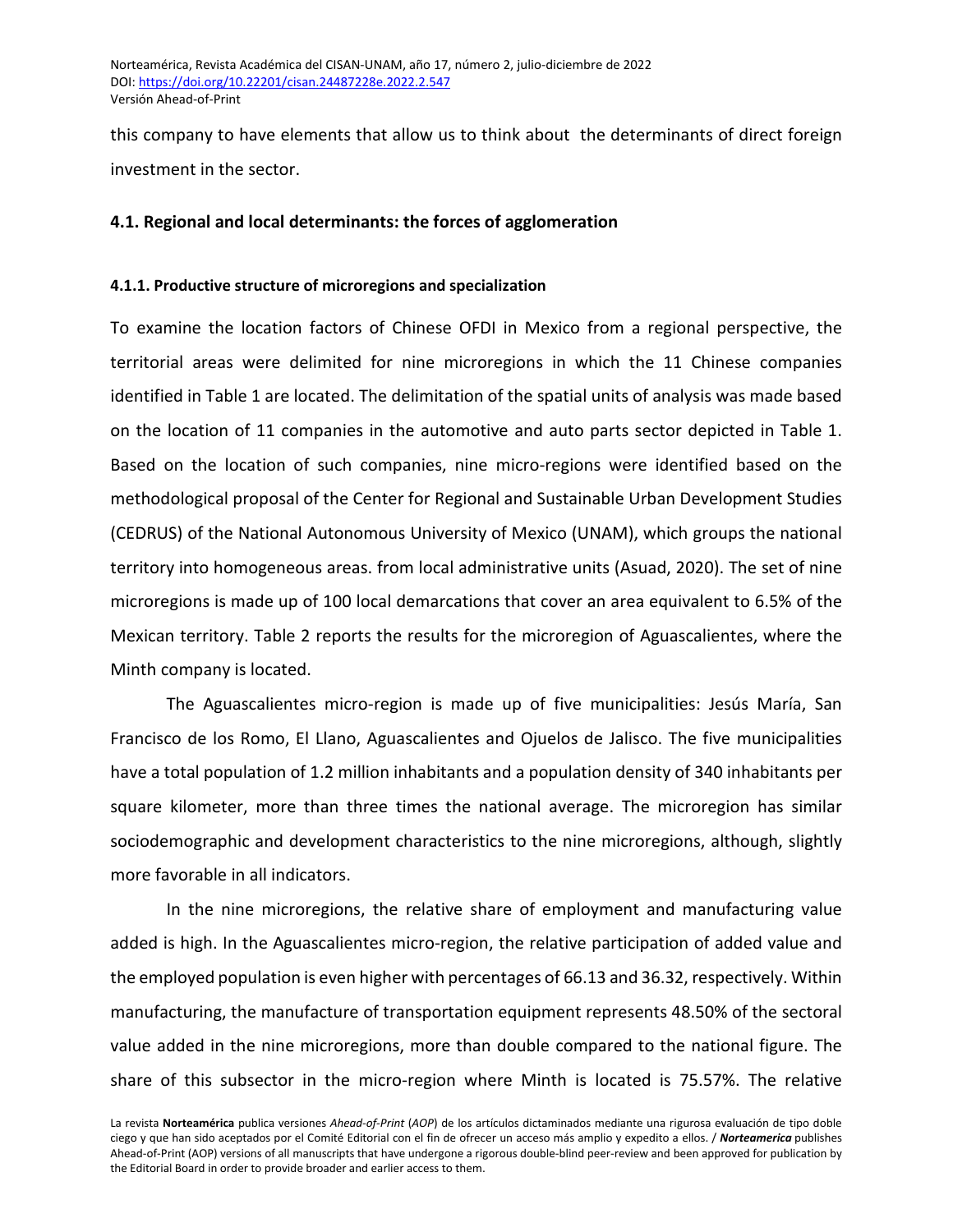specialization or location coefficient corroborates the significant presence of manufacturing activity in the nine microregions, while the levels of relative specialization in manufacturing and the transport equipment subsector are even higher for the Aguascalientes microregion.

| Indicator                               | Aquascalientes micro-region |                              |                    | Nine microregions         | <b>National</b>    |                           |  |
|-----------------------------------------|-----------------------------|------------------------------|--------------------|---------------------------|--------------------|---------------------------|--|
| Higher education, 2020                  | 19.51                       |                              |                    | 20.94                     | 16.10              |                           |  |
| Health services, 2020                   | 81.07                       |                              |                    | 80.52                     | 73.47              |                           |  |
| Total EAP, 2020                         | 50.64                       |                              |                    | 50.53                     | 49.42              |                           |  |
| Human Development Index, 2015           | 0 71                        |                              |                    | 0.70                      | 0.77               |                           |  |
| Marginalization index, 2020             | 58.04                       |                              |                    | 56.98                     | 53.91              |                           |  |
| Population density, 2020 (inhab / km^2) | 343                         |                              | 122                |                           | 111                |                           |  |
|                                         | Aquascalientes micro-region |                              |                    | Nine microregions         | <b>National</b>    |                           |  |
|                                         | Value added<br>(%)          | Employed<br>personnel<br>(%) | Value added<br>(%) | Employed<br>personnel (%) | Value added<br>(%) | Employed<br>personnel (%) |  |
| Manufacturing (2018)                    | 66.13                       | 36.32                        | 53.02              | 33.48                     | 23.93              | 31.99                     |  |
| <b>Transportation Equipment</b>         | 75.57                       | 37.06                        | 48.50              | 29.61                     | 19.9               | 31.4                      |  |
| Food                                    | 5.45                        | 11.59<br>9.02                | 6.34               | 10.36                     | 16.8<br>5.8        | 14.2<br>3.1               |  |
| <b>Computer and Electronic Product</b>  | 3.50                        |                              | 1.22               | 2.83                      |                    |                           |  |
| Beverage and Tobacco Product            | 3.42                        | 3.72                         | 3.07               | 1.73                      | 2.9                | 5.8                       |  |
| Apparel                                 | 1.89                        | 8.38                         | 0.46               | 2.08                      | 5.2                | 1.6                       |  |
| <b>Fabricated Metal Product</b>         | 1.89                        | 6.48                         | 4.36               | 8.44                      | 7.0                | 4.4                       |  |
| <b>Others</b>                           | 8.27                        | 23.75                        | 36.05              | 44.95                     | 36.1               | 45.0                      |  |
| <b>Total</b>                            | 100                         | 100.00                       | 100                | 100.00                    | 100                | 100                       |  |
|                                         |                             | Location coefficients        |                    |                           |                    |                           |  |
| Manufacturing (2018)                    | 1.25                        |                              |                    | 1.13                      |                    |                           |  |
| <b>Transportation Equipment</b>         | 1.56                        |                              |                    | 1.16                      |                    |                           |  |

**Table 2. Mexico: value added, employment and location coefficient at the micro-region level**

Source: Own elaboration based on the 2020 Population and Housing Census, INEGI; United Nations Development Program, National Population and Housing Council; Economic Censuses 2019, INEGI.

#### **4.1.2. Spatial distribution patterns and agglomeration forces**

The analysis of the agglomeration forces in the AAI was carried out through two elements: Moran's spatial correlation indices and heat maps with kernel density. The National Statistical Directory of Economic Units (DENUE for its acronym in Spanish) allowed spatially locating the economic units that were members of the AAI in the period 2010-2020. The AAI is made up of three branches: 3361 car and truck manufacturing; 3362 bodies and trailers manufacturing; 3363 parts for motor vehicles manufacturing.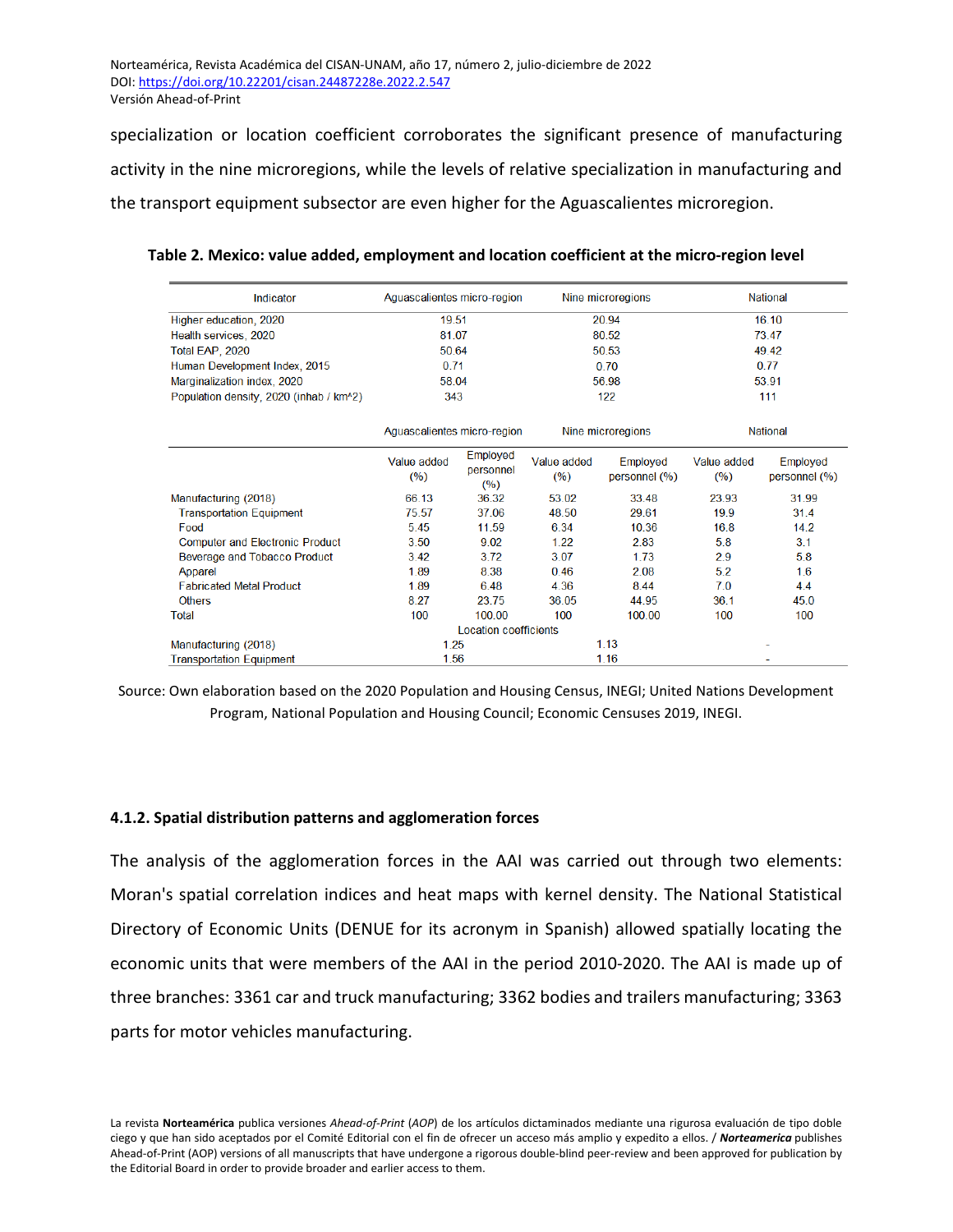Moran's I was used to measure the global spatial autocorrelation in the set of microregions for the variable number of economic units per municipality of the three branches that make up the AAI. Spatial autocorrelation is "the functional relationship between the values that an indicator takes in a space zone and in neighboring zones" (Chasco, 2003: 50). The indicator was estimated using Anselin (2020) and a queen-type spatial weight matrix of order 1 was used. Moran's I measures the degree of linear association between the variable of interest and the average value of the neighbors' variable, and its value is between negative one and positive one.

According to Anselin (2020), Moran's I is one of the most common measures to detect global autocorrelation, that is, the spatial correlation over the entire dataset. It is the variable (expressed in deviations from the mean) multiplied by the weighted average value of the neighboring variable. Following Anselin's notation (2020), and if  $z_i = x_i - \bar{x}$ , the Moran statistics is

$$
I = \frac{\sum_{i} \sum_{j} w_{ij} z_{i} z_{j} / S_{0}}{\sum_{i} z_{n}^{2} / n}
$$

Where  $w_{ij}$  is each one of the elements of the weight matrix that reflects the neighborhood or spatial structure, here we use a queen-type neighborhood structure of first order; while,  $S_0 =$  $\sum_i \sum_j w_{ij}$  is the sum of all weights and n is the number of observations. Moran's I measures the degree of linear association between the variable of interest and the average value of the neighboring variable and its value is between negative one and positive one.

Between 2010 and 2020, the number of AAI economic units increased by 65% in the set of microregions, going from four hundred eighty to seven hundred ninety-six. The global correlation coefficient, Moran's I, identified positive and significant spatial autocorrelation with a confidence level of 95%, although its value is relatively small, it has been increasing since in 2010 it was 0.18, while in 2020 it reached a value of 0.25. However, those values indicate a non-random distribution of the economic units of the AAI in the microregions considered. In other words, its spatial distribution accounts for patterns of spatial concentration that could be associated with agglomeration forces.

La revista **Norteamérica** publica versiones *Ahead-of-Print* (*AOP*) de los artículos dictaminados mediante una rigurosa evaluación de tipo doble ciego y que han sido aceptados por el Comité Editorial con el fin de ofrecer un acceso más amplio y expedito a ellos. / *Norteamerica* publishes Ahead-of-Print (AOP) versions of all manuscripts that have undergone a rigorous double-blind peer-review and been approved for publication by the Editorial Board in order to provide broader and earlier access to them.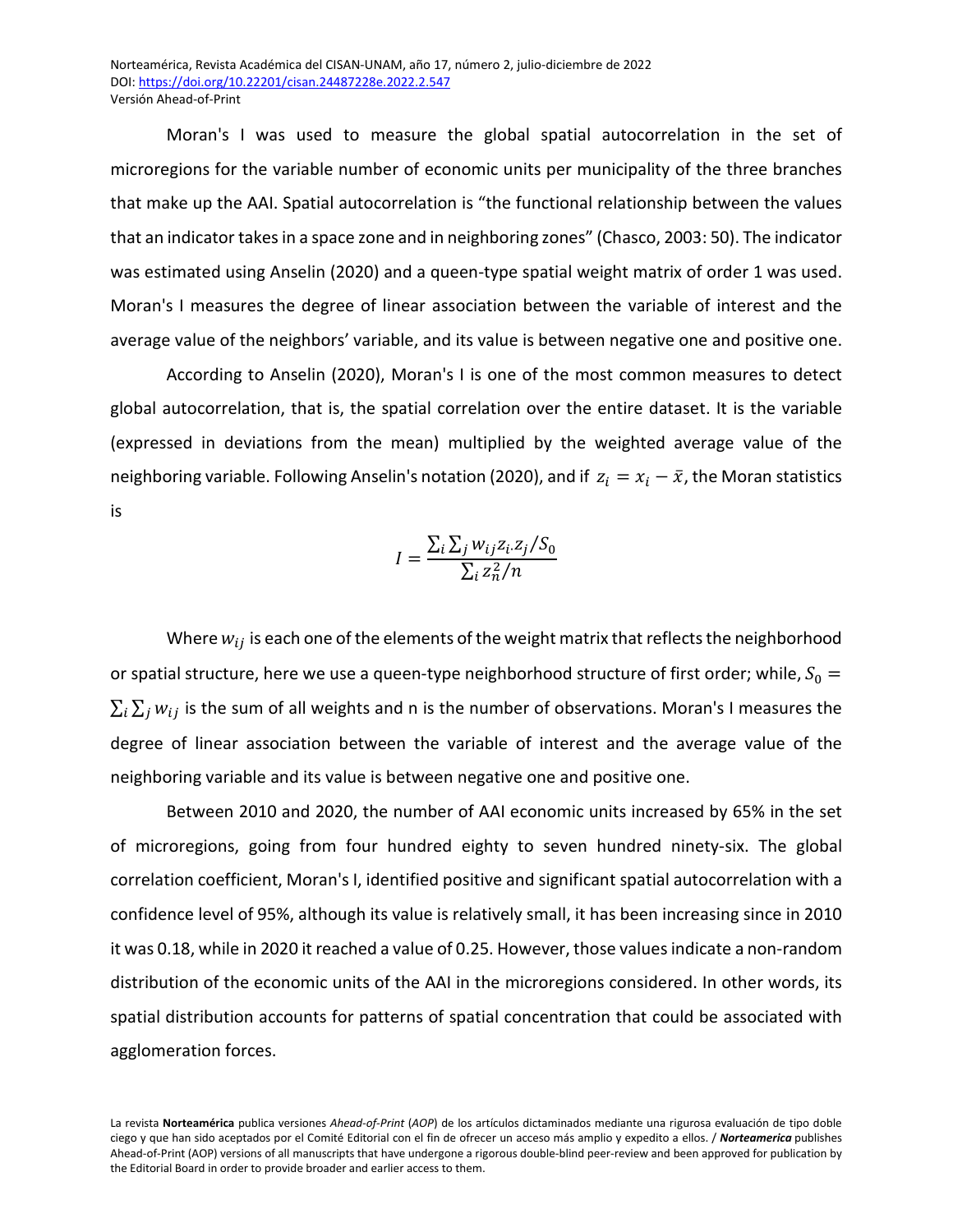The heat maps are graphical tools that allow the identification of groupings or clusters based on the estimation of the kernel density. The kernel density consists of the calculation of "the density of points in a neighborhood around each output raster cell, which represents the characteristics of the point distributions" (Lu and Cao, 2019: 6). In other words, the kernel density shows how dense the concentration of elements is in an area based on a point. The calculation of the kernel density for points, as it is in our case, is based on the classic work of Silverman (1986) in which the density is calculated as:

$$
density = \frac{1}{(radio)^2} \sum_{i=1}^{n} \left[ \frac{3}{\pi} \cdot pond_i \left( 1 - \left( \frac{dist_i}{radio} \right)^2 \right)^2 \right]
$$

where  $i = 1, ..., n$  are the points considered for the density calculation, which should only be included in the sum if they fall within the search radius of the neighborhood, which in our case was 45 thousand meters ( $radio$ ) for the purpose of identifying concentrations on a national scale; meanwhile,  $pond_i$  is an element that allows weighting the importance of the points, usually it can be a value such as population, when  $pond_i = 1$ , each point is assigned the same relative importance, which was what here we meanwhile made  $dist_i$  the distance between point  $i$  and the reference location. The search radius used was 10 km and the raster cells were defined at a pixel size of 80 to generate discrete interpolation maps and equal intervals of four classes (figure 1).

The number of economic units belonging to the AAI in the Aguascalientes microregion went from 48 to 91. In the two-time cuts, groupings of economic units were identified through this instrument. These clusters spread along Federal Highway 45, the so-called Pan-American Highway, which stretches from the border with the United States in Ciudad Juárez, Chihuahua, to the state of Hidalgo, in central Mexico. In addition, the density of economic units increased, going from a maximum threshold of 15 economic units in the search radius to one of 22 economic units.

La revista **Norteamérica** publica versiones *Ahead-of-Print* (*AOP*) de los artículos dictaminados mediante una rigurosa evaluación de tipo doble ciego y que han sido aceptados por el Comité Editorial con el fin de ofrecer un acceso más amplio y expedito a ellos. / *Norteamerica* publishes Ahead-of-Print (AOP) versions of all manuscripts that have undergone a rigorous double-blind peer-review and been approved for publication by the Editorial Board in order to provide broader and earlier access to them.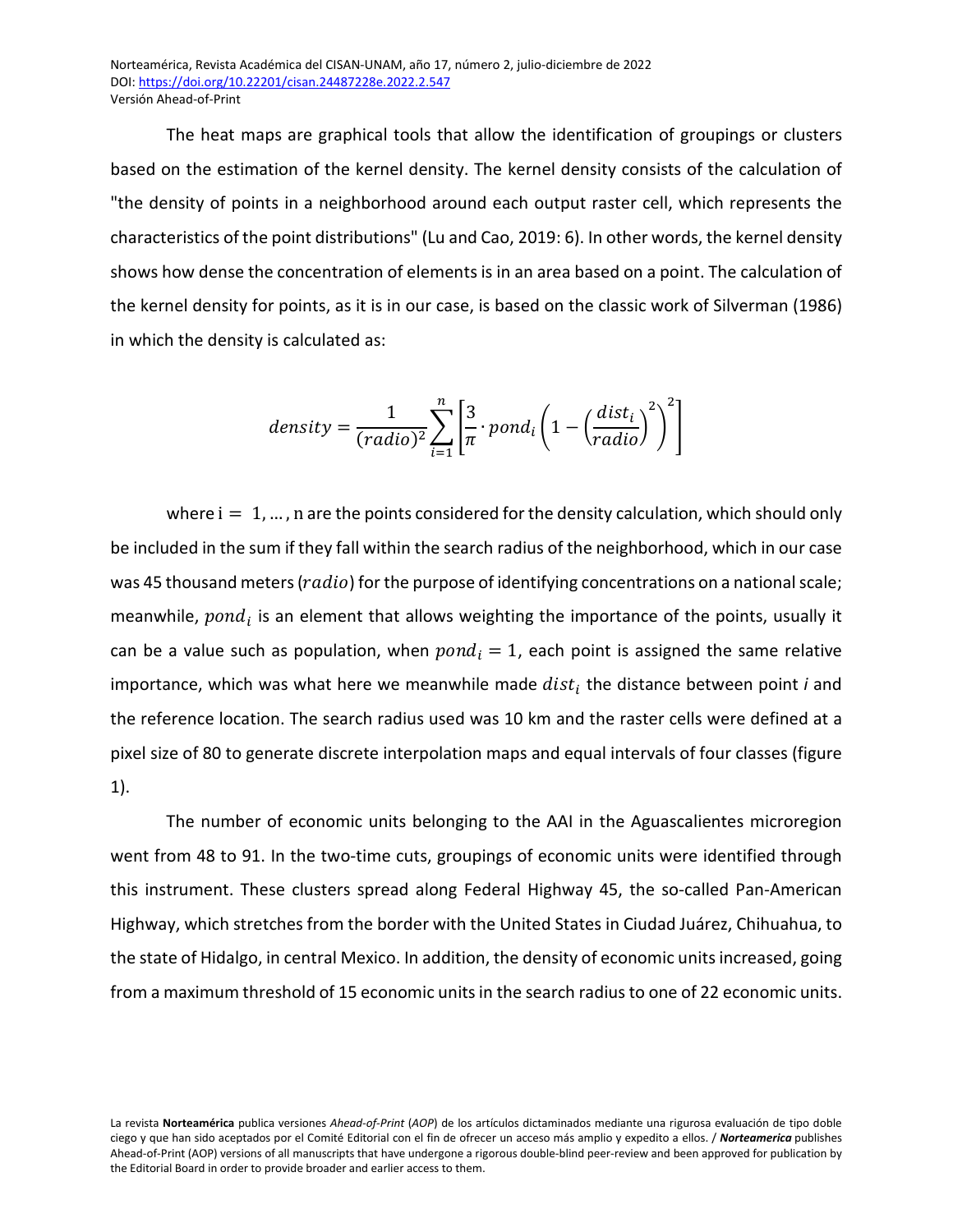

**Figure 1. Kernel density 2010 and 2020 of the economic units of the AAI in the microregion of Aguascalientes**

Source: Own elaboration based on INEGI, DENUE, indicated years.

In 2010, the highest density area in the microregion was identified south of the city of Aguascalientes, a group where the Minth company is located (figure 1a). The southern grouping extends around the population center called Ciudad Industrial, with more than 15 AAI economic units in the search radius. The cluster extended to the north of the city, but with a gradually decreasing density. The main change identified in 2020 in relation to the previous time cut is that the highest area of density in the microregion moved north of the city of Aguascalientes, to the municipalities of San Francisco de los Romo and Jesús María, with a density of 22 economic units within the search radius, mainly around the San Francisco Industrial Park. However, the loss of importance of the southern part of the city is only relative, since in absolute terms the number of AAI economic units increased and spread further south, towards the city airport where the FINSA industrial park is located, near which plant 2 of the Nissan assembly plant is located.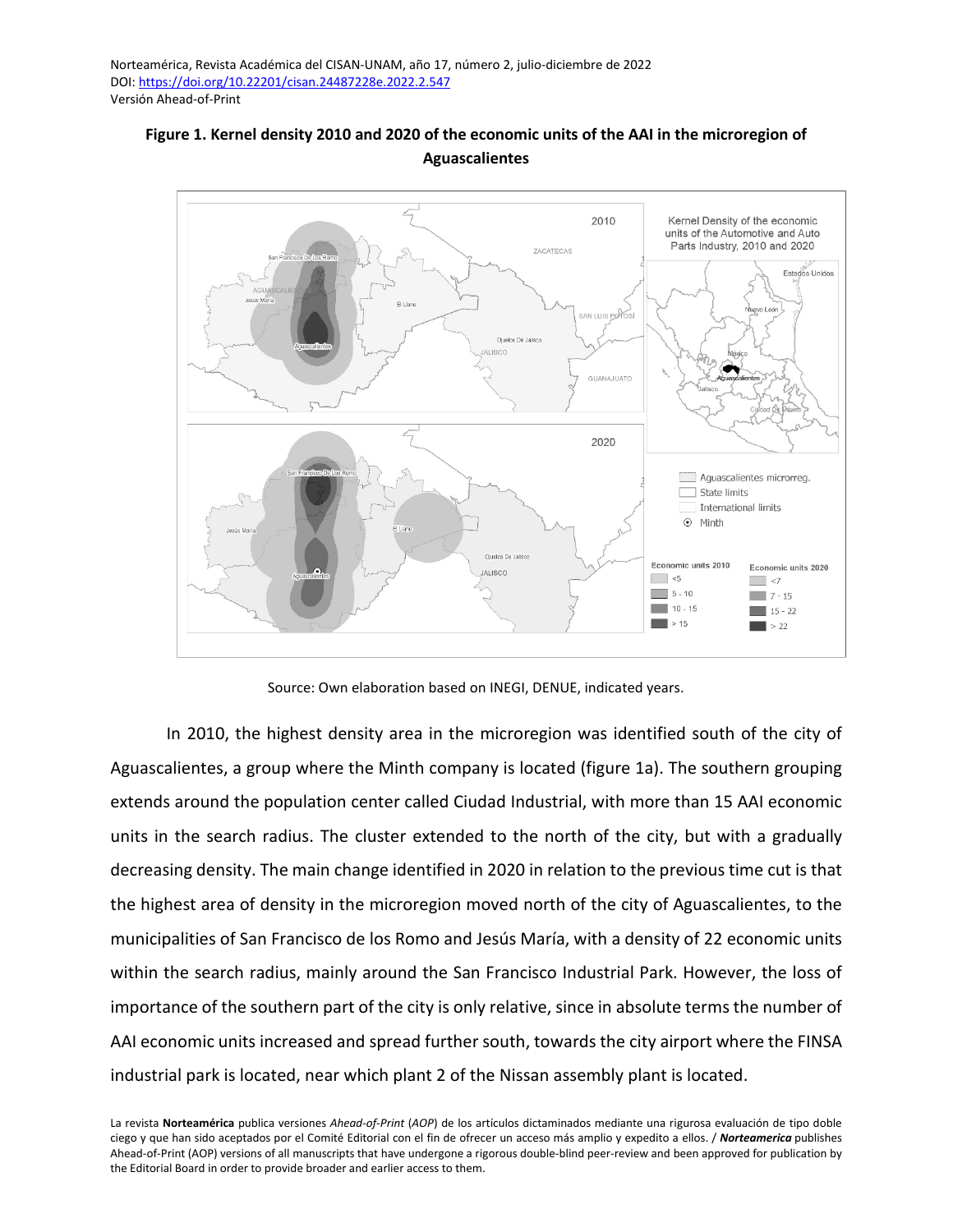These results are an indication of the presence of agglomeration forces that affect the location decisions of companies operating in the AAI, both in the set of nine microregions (Moran's I positive and significant), and at the level of the microregion of Aguascalientes, where two important groups are identified, one to the south (where Minth is located) and another to the north.

### **4.2. Microeconomic factors: the case of the Minth company**

In November 2019, field work was carried out at the Minth plant located in Aguascalientes, Mexico. A year later, in November 2020, a virtual semi-structured interview was conducted with the plant's director of sales and infrastructure. The interview was part of the UNAM-PAPIIT IA302620 Program "Las empresas chinas en la industria de autopartes y automóviles en México: condiciones actuales y perspectivas ante el Tratado México-Estados Unidos-Canadá (T-MEC)". The authors thank Ing. Manuel Yoshiro Ando Camacho for the interviews granted. They also state that they are solely responsible for the information contained in the document.

The information collected was triangulated with the review of various financial reports of the parent company, conferences, specialized press, and other documents that allowed the construction of the case study from a triangular approach (Yin, 2014).

#### **4.2.1. Minth Group**

Minth Group Limited was established in 1997 and has its predecessor in Xiaogang-based Ningbo Minfu Mechanics Plant. It is one of the 100 global auto parts companies that develops activities of design, manufacture and sale of moldings, decorative parts, and metallic aluminum structural parts that are supplied to the main assemblers in the world. 51% of its sales revenue comes from GM, Nissan, and Honda. It has more than 50 plants and a workforce of 17,812 workers (Minth Group, 2021a). Its manufacturing centers are located in China, the United States, Mexico, Thailand, Germany, Serbia, the United Kingdom and the Czech Republic. Its sales, design and research & development (R&D) centers are located in China, Germany, the United States, Japan and Korea.

La revista **Norteamérica** publica versiones *Ahead-of-Print* (*AOP*) de los artículos dictaminados mediante una rigurosa evaluación de tipo doble ciego y que han sido aceptados por el Comité Editorial con el fin de ofrecer un acceso más amplio y expedito a ellos. / *Norteamerica* publishes Ahead-of-Print (AOP) versions of all manuscripts that have undergone a rigorous double-blind peer-review and been approved for publication by the Editorial Board in order to provide broader and earlier access to them.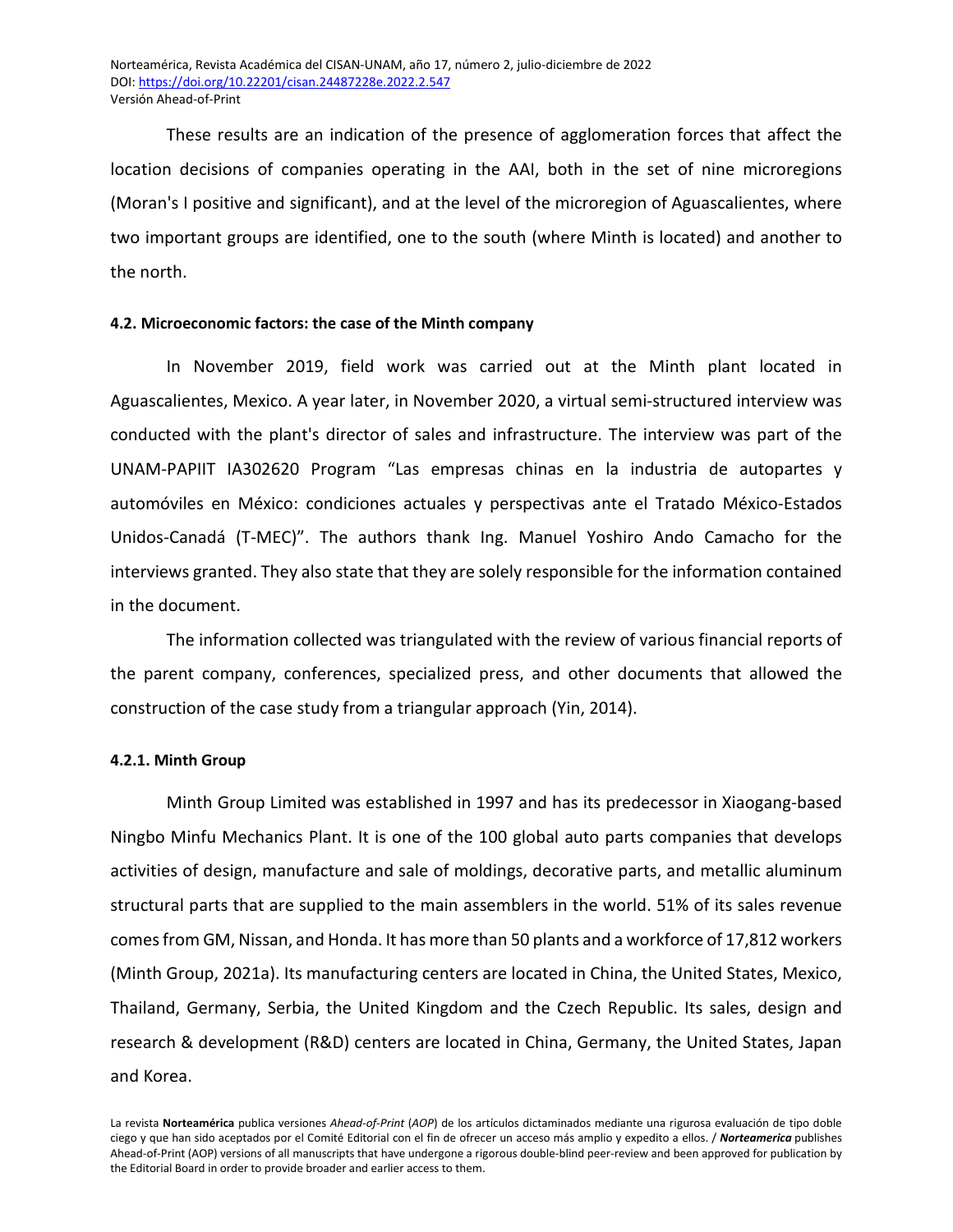In 2020, the group's income fell by 5.5%, causing gross profit to contract at a rate of 6.2%. The gross profit rate stood at 31%, experiencing a decrease of 0.2 percentage points compared to 2019. The slight drop in the profit rate was mainly attributed to the decrease in the utilization rate of installed capacity, due to the drop in sales revenues in 2020 derived from the impacts of the pandemic, and the pressures in the decrease of merchandise prices for older models and higher tariffs on Chinese products in the United States. These negative trends outweighed other trends with a favorable impact on the profit rate: the start-up of new production lines and the launch of various stimulus policies for economic recovery by the Chinese government. In short, the corporate profit rate has fallen particularly sharply since 2009, but the investment rate has multiplied by 2.6 times.

In a context of crisis, Minth Group increased its spending on physical investment, its investment rate was 51% in 2020. This was attributable to the expansion of R&D activities in battery-housing, an active implementation of intelligence development strategies, and the initiative to establish an intelligent industrial park for the car of the future, all of which are consistent with the global trend of the automobile industry (Minth Group, 2021a). This makes it clear that, in its investment decisions, the group follows the demand perspectives of global automakers.

Between 2009-2020 Minth Group reduced by 25 percentage points the relative share of its revenues originating from its clients located in China and increased the share of sales from its clients located in North America and Europe by 11 and 14 percentage points (see table 3). In other words, since 2009 Minth has increased its insertion in global automotive value chains around Europe and North America.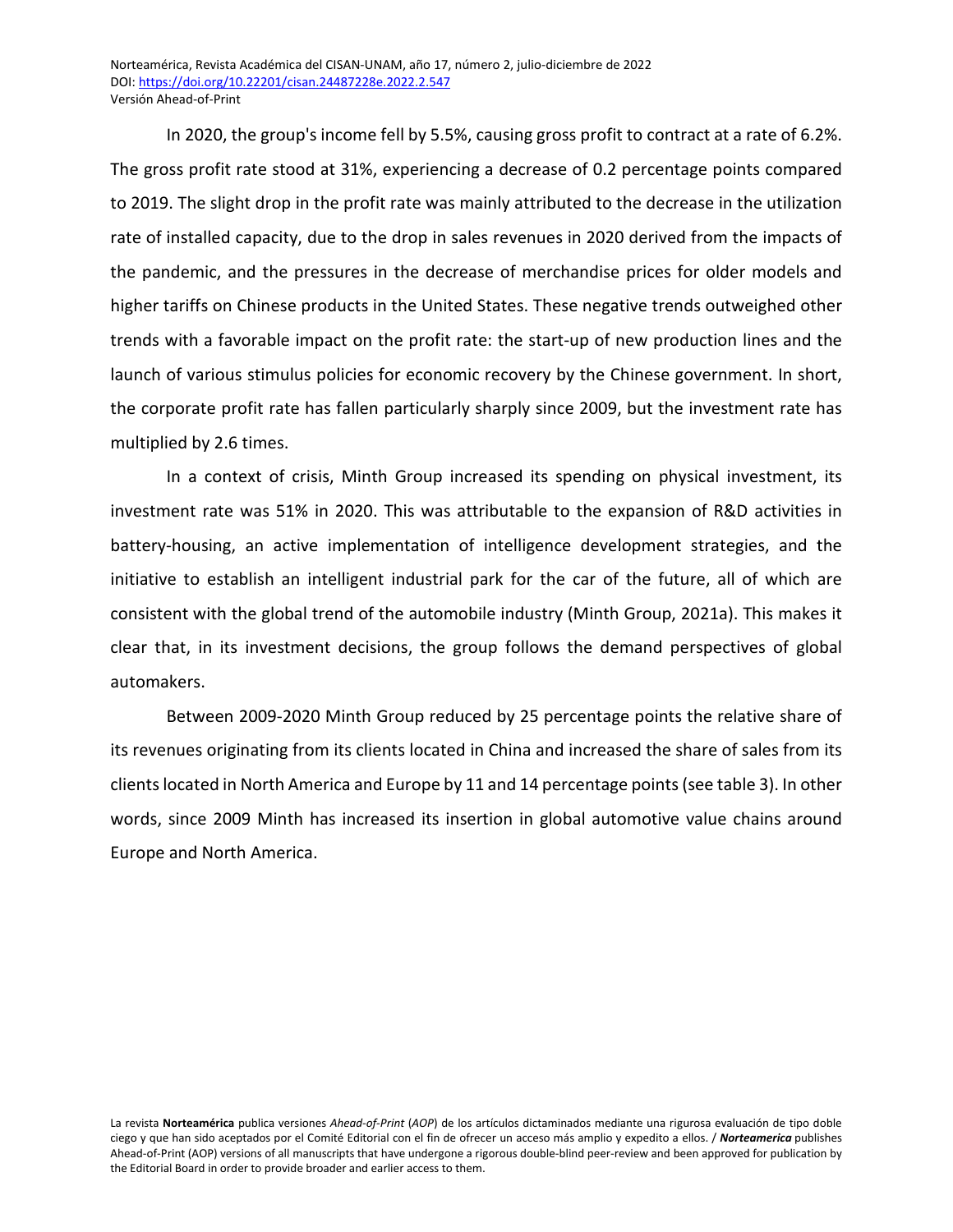|                                                                |       |       |       |       |        |        |        |        |        |        | 2009         | 2020         |
|----------------------------------------------------------------|-------|-------|-------|-------|--------|--------|--------|--------|--------|--------|--------------|--------------|
|                                                                | 2004  | 2008  | 2009  | 2010  | 2015   | 2016   | 2017   | 2018   | 2019   | 2020   | (Index       | (Index       |
|                                                                |       |       |       |       |        |        |        |        |        |        | $2004 = 100$ | $2009 = 100$ |
| Employment (number)                                            | 1264  | 3.492 | 5.148 | 6.353 | 11,337 | 13,657 | 16,360 | 18.391 | 17.740 | 17.812 | 407          | 346          |
| Gross profit rate (%) a/                                       | 40.19 | 36.28 | 38.11 | 36.57 | 31.72  | 34.58  | 33.81  | 32.05  | 31.23  | 30.95  | 95           | 81           |
| Investment rate (%) b/                                         | 53.27 | 35.96 | 23.34 | 29.28 | 48.61  | 37.40  | 55.61  | 55.35  | 40.63  | 61.21  | 44           | 262          |
| Revenues by geographic markets (as a percentage of the total): |       |       |       |       |        |        |        |        |        |        |              |              |
| China                                                          | 8.50  | 80.36 | 84.58 | 76.47 | 60.23  | 62.00  | 61.51  | 60.86  | 57.62  | 59.29  | 995          | 70           |
| <b>North America</b>                                           | 5.54  | 6.87  | 6.95  | 12.30 | 24.70  | 22.97  | 20.24  | 18.93  | 20.89  | 18.12  | 125          | 261          |
| Europe                                                         | 4.63  | 4.23  | 2.75  | 3.39  | 8.73   | 8.82   | 12.68  | 15.06  | 16.91  | 17.23  | 60           | 625          |
| <b>Pacific Asia</b>                                            | nd    | 8.55  | 5.71  | 7.84  | 6.34   | 6.21   | 5.57   | 5.15   | 4.57   | 5.36   | nd           | 94           |

**Table 3. Minth Group: economic indicators (2004-2020)**

a/ Gross profits to sales revenues ratio; b/ Investment (tangible and intangible) to gross earnings ratio.

Source: Own elaboration based on financial reports of the Minth Group (2004-2020).

#### **4.2.2. Minth Mexico**

Minth México started operations in 2009 through the acquisition of a Japanese logistics plant, beginning with the assembly of auto parts for its only client at the time: Ford. In 2014, through a JV with the Japanese Tokai Kogyo, it opened an anodizing plant for premium vehicles, but the alliance failed and by 2016 the plant became controlled by the Japanese firm. In 2015 Minth invested approximately 50 million dollars for its new aluminum extrusion plant. Currently, the company specializes in four processes: sheet rolling, plastic extrusion, aluminum anodizing, and aluminum extrusion, with the following characteristics: low levels of competition in Mexico (in rolling, it has three competitors; in aluminum, it has one competitor, and in both cases, they are foreign subsidiaries); high technical requirements and high risk due to the cost of the process.

Currently, the plastics and stamping plant supplies conventional customers (Nissan, General Motors, Volkswagen, and Ford) and 70% of its sales are exported. The aluminum plant supplies premium customers (BMW, Mercedes-Benz, Volvo, Audi, General Motors) and 90% of its sales are exported. The company replicates the industrial organization of the auto parts segment in Mexico, its main feature being the high dependence on imports, for example, about 90% of the inputs are of US origin and the rest is from Asian and Mexican suppliers. Similarly, 98% of the raw material is imported.

It is a large company, with productivity levels similar to those of the parent company, although the cost of production is still 30% lower in China. Between 2009-2018, it reported an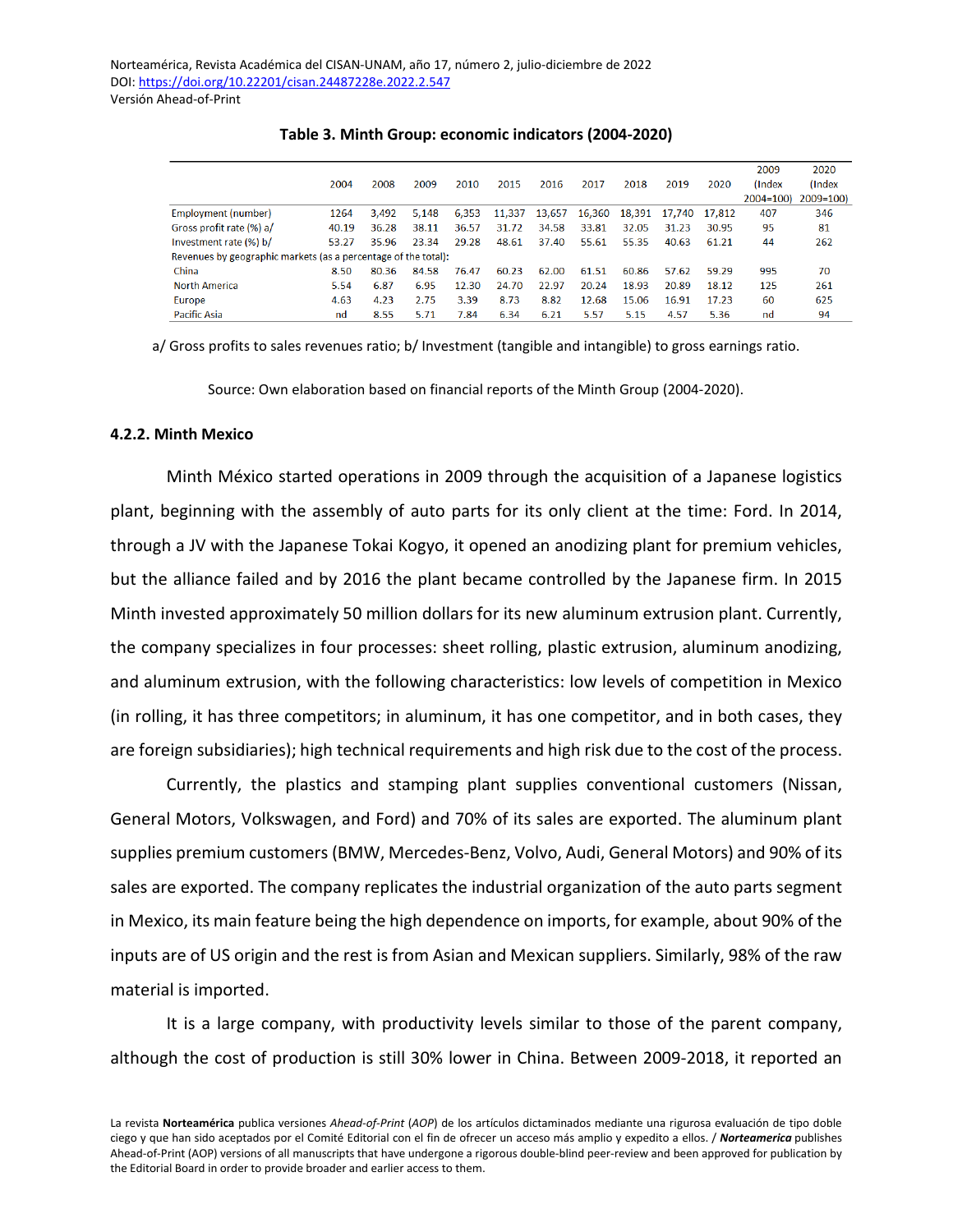average annual growth in sales of 68%. Minth México is a relevant case because it is the first Chinese company that came to the Mexican AAI and the one that has developed the most investment projects. Among the contextual factors that explain the growing presence of the foreign subsidiary, the following stand out:

1.-Dynamics of the global automotive industry: Minth Group follows the international expansion phase of its main clients (Honda, Nissan and Ford), since the automotive industry works with global platforms and anchor projects, e.g., the Ford Fiesta model required the installation of supplier plants in Thailand and Mexico.

2.-Strategies of the parent company: internationalization appears as a strategy before the risk of expropriation by the Chinese government and to "dodge" a possible imposition of tariffs by the United States on Chinese imports. It sought to take advantage of the benefits of NAFTA and low Chinese labor costs that would allow it to supply the supply chain in the North American region at more competitive prices.

3.-Policies and institutions in China: the aid from the Chinese government to the automotive industry in China (credit, subsidies, promotion of support industries) is a factor that favors the internationalization of the Minth Group.

4.-Location factors in Mexico: the presence and expansion of the company is guided by the prospects of demand, thus its arrival in 2009 is explained by the requirements of Ford, while the 2015 plant followed the expansion of the premium industry in Mexico. NAFTA and the industrial agglomeration in Aguascalientes are added to the above (see previous section).

It is interesting to point out that the internal monetary policy reflected in the behavior of the interest rate does not seem to be a factor for the expansion of Minth in Mexico, since the new investments are completely financed with resources from the parent company (which, in turn, obtains financing through public institutions in China and through its participation in the stock market), while the capital increases are financed by the subsidiary in Mexico through the reinvestment of profits. On the other hand, the behavior of the exchange rate affects the decisions of the subsidiary because the depreciation processes of the peso-dollar exchange rate stimulate the Chinese OFDI since it generates savings through labor costs. Due to its growing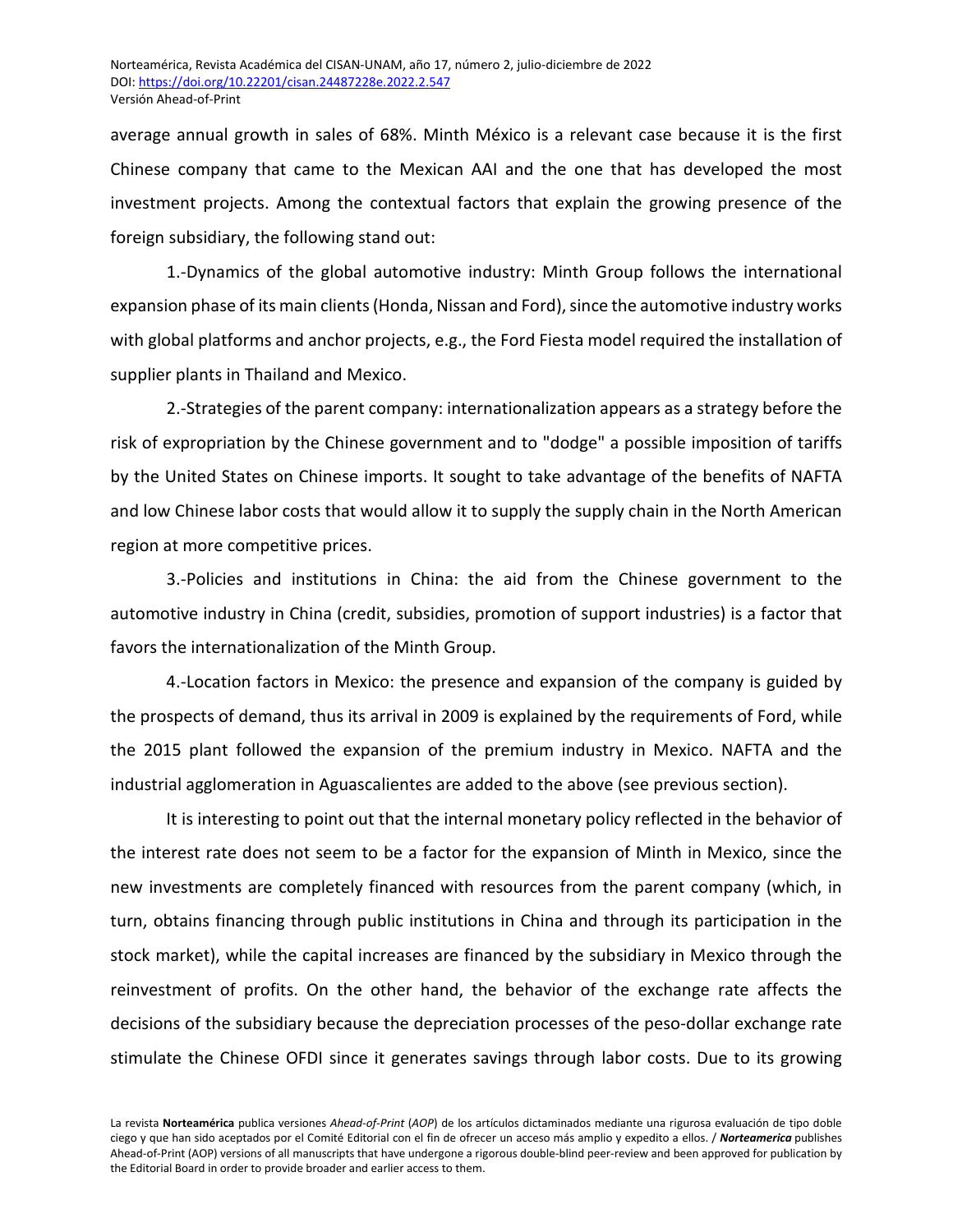international expansion and strong fluctuations in the foreign exchange market, the Minth Group carefully follows exchange rate expectations when deciding on the billing currencies of its relevant businesses (Minth Group, 2021a).

More than a decade after the arrival of Minth in Mexico, three major problems can be identified that reflect the learning and adaptation processes that the subsidiary has gone through:

1.-The psychic distance at the level of cultural differences and the management of the workforce and the client have hindered Minth's operations in Mexico. For example, although the Minth Group and Tokai Kogyo already had several JVs in China, their strategic visions did not coincide on the direction of operations in Mexico. While the former was betting on accelerated growth, the latter was seeking slower and more orderly growth; that led to the failure of the JV. On the other hand, the work culture and language have hindered the adaptation of the organization for Chinese manufacturing in Mexico, which, in turn, has led to an increase in the percentage of Chinese workers in the plant, from 1% to 10%, that is, to the maximum allowed by the National Institute of Migration of Mexico.

2.-The high turnover under Chinese leadership prevents continuity. At the management level, there is an annual turnover rate of 20%, which is very high when compared to the average turnover of around 2% in the automotive industry.

Finally, the USMCA can cause two effects for Minth Mexico. On the one hand, it could mean higher sales in the United States, on the other, it could lead to a loss of regional competitiveness with Asia, particularly due to the steel chapter in the agreement. In effect, the new agreement forces companies to buy steel and aluminum from companies in the region and particularly from the United States, all of which will have an impact on costs. The auto parts companies will have two years to look for suppliers of steel and aluminum from the United States or Mexico. Focused on Mexico, the task is not minor, considering that the structural steel industry is practically a transnational oligopoly and because of the incipient aluminum industry. Minth is currently seeking to develop suppliers in Mexico, but given the price, quality and production scale requirements, only large companies (typically MNEs) have the potential to participate as suppliers.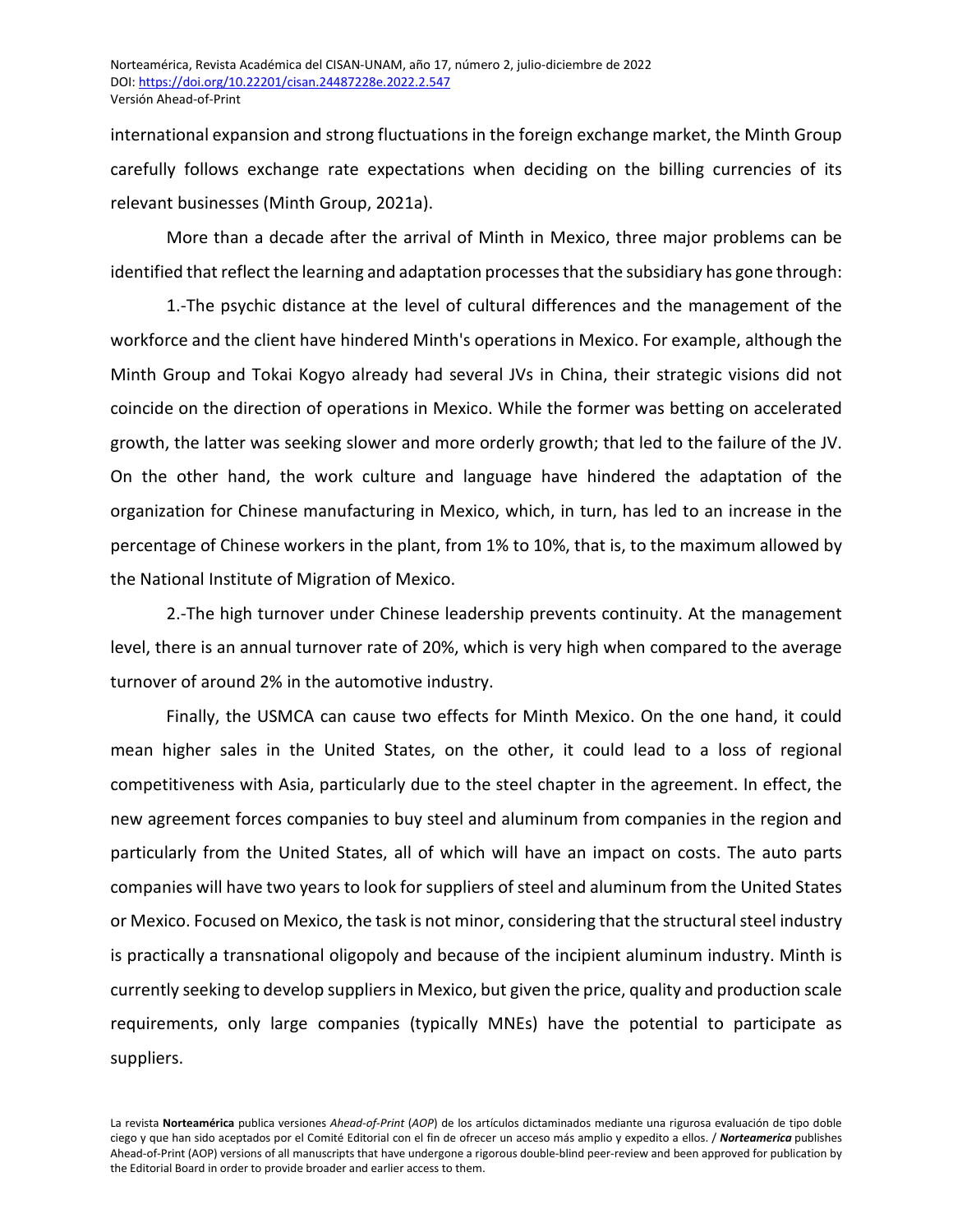#### **Conclusions**

The growing presence of Chinese companies participating in the AAI in Mexico will be sustained in the coming years. The evidence presented based on the Minth group case study and regional analysis techniques suggest that Chinese OFDI in Mexico's auto parts-automotive industry is guided by favorable demand prospects that stimulate private company profitability. Demand is fundamentally stimulated by global projects in the automotive industry, where supplier companies are linked through anchor projects. On the other hand, companies take advantage of localization, such as proximity to the United States, the benefits offered by NAFTA, now the USMCA, as well as the agglomeration economies that derive from the presence of multiple economic units in the same industry.

Minth arrived in Mexico through an anchor project for the manufacture of the Ford Fiesta model in 2010, which was expanded in 2015 following the consolidation of the premium automotive industry in Mexico. The company has sought to exploit certain localization advantages, for example, it was strategically located in Aguascalientes given its geographical proximity to the Nissan plant and took advantage of its proximity to the United States as well as the NAFTA rules of origin. The psychic distance at the level of language and work culture have been present as obstacles.

Unfortunately, the Chinese subsidiary reproduces the organization of the AAI in Mexico: its high dependence on imported inputs and a weak capacity to generate linkages with local suppliers and technological spillovers. In such a context, it is the task of Mexican public institutions to influence the modification of the development pattern.

The United States and the European Union have advanced, at least since 2017, towards greater regulations on OFDI, particularly Chinese OFDI (ECLAC, 2021), which mean new barriers to investment. The "new normal" in regulation must be adopted by the LAC countries and must be manifested in laws aimed at prohibiting foreign investment in strategic assets such as mining. It must impose performance requirements and promote strategic alliances with local companies, so that knowledge and technology transfer processes can be generated. Public financing becomes a necessary condition of the new strategy, e.g., the performance requirement linked to the MNEs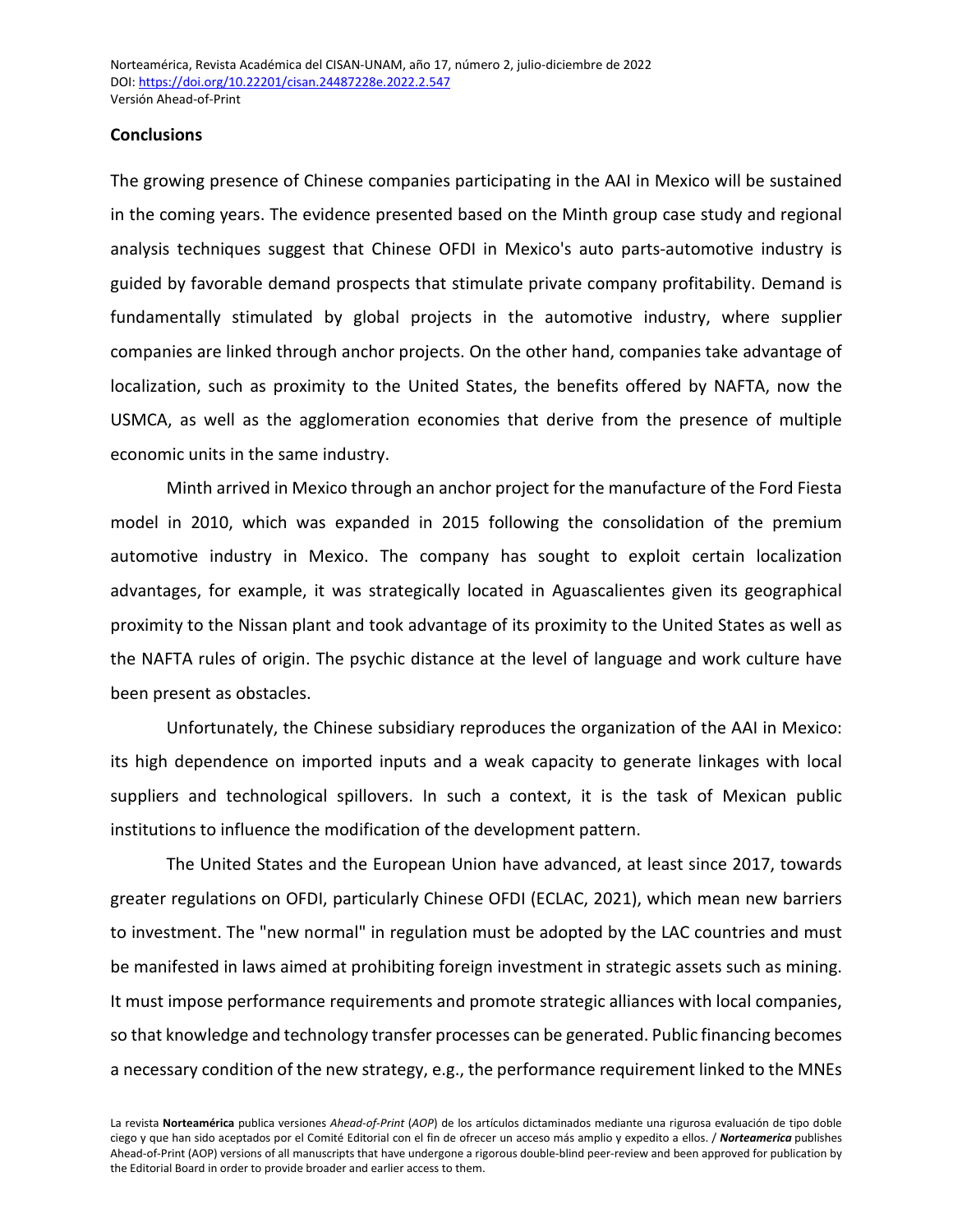must buy more locally requires a public policy for the development of local suppliers through joint ventures and/or to guarantee credit at low rates to potential local suppliers. The USMCA requires that the automotive chain buy steel and aluminum from the region, without a large-scale supplier development policy, the fruits of the agreement will be transferred to the transnational oligopoly that controls the Mexican steel company.

# **References**

Anselin, Luc

2020 "GeoDa Workbook. Laboratorios: Global Spatial Autocorrelation", available at < https://geodacenter.github.io/workbook/5a\_global\_auto/lab5a.html#morans-i>, consulted January 30, 2022.

Asuad, Norman 2020

"Metodología y resultados de la construcción de matrices estatales de insumo-producto de abajo hacia arriba mediante la elaboración de cuadros de oferta y utilización estatales". *Realidad, datos y espacio revista internacional de estadística y geografía*, 11(2), pp. 74– 89.

Basave Kunhardt, Jorge

2016 *Multinacionales mexicanas. Surgimiento y evolución*, Siglo XXI, Instituto de Investigaciones Económicas UNAM, Mexico.

Bittencourt, Gustavo and Reig, Nicolás

2014 "China y Uruguay. El caso de las empresas automotrices Chery y Lifan", in *La inversión extranjera directa de China en América Latina: 10 casos de estudio*, Enrique Dussel Peters, coord., Red ALC-China, Mexico, pp. 227-272.

Buckley, Peter and Casson, Mark

2009 "The internalisation theory of the multinational enterprise: A review of the progress of a research agenda after 30 years", in *Journal of international business studies*, 40(9), pp. 1563-1580.<https://doi.org/10.1057/jibs.2009.49>

Capello, Roberta

## 2007 *Regional Economics*, Routledge, London.

La revista **Norteamérica** publica versiones *Ahead-of-Print* (*AOP*) de los artículos dictaminados mediante una rigurosa evaluación de tipo doble ciego y que han sido aceptados por el Comité Editorial con el fin de ofrecer un acceso más amplio y expedito a ellos. / *Norteamerica* publishes Ahead-of-Print (AOP) versions of all manuscripts that have undergone a rigorous double-blind peer-review and been approved for publication by the Editorial Board in order to provide broader and earlier access to them.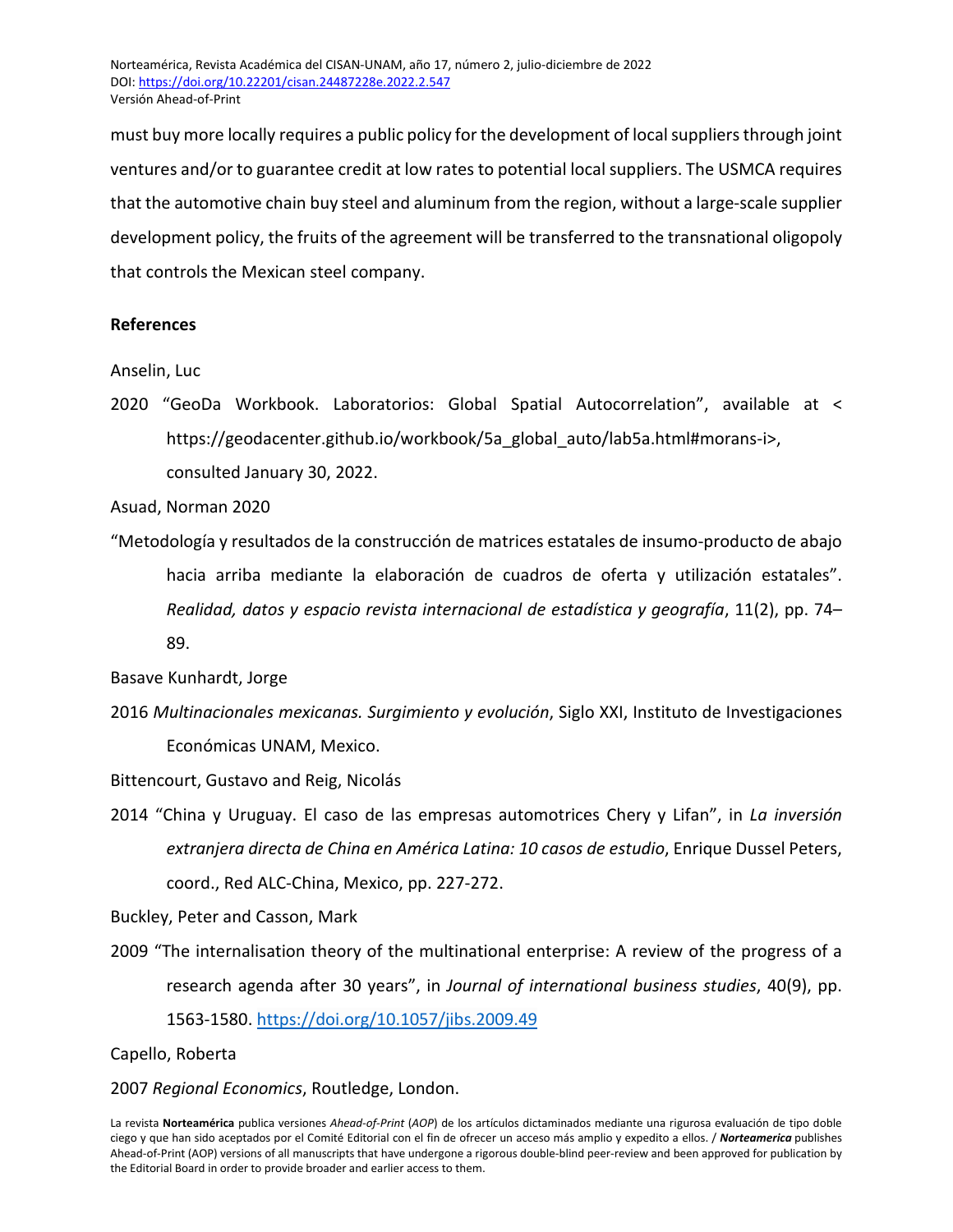Economic Commission for Latin America and the Caribbean (ECLAC)

2021 2021 Foreign Direct Investment in Latin America and the Caribbean, ECLAC, Santiago.

Chasco, Coro

2003 Econometría espacial aplicada a la predicción-extrapolación de datos microterritoriales, Comunidad de Madrid.

Chinese Academy of International Trade and Economic Cooperation (CAITEC), et al.

2017 Report on the Sustainable Development of Chinese Enterprises Overseas. Supporting the Belt and Road Regions to Achieve the 2030 Agenda for Sustainable Development, CAITEC, Beijing.

Choi Pau, Chung Chune, et al.

2020 "Agglomeration effects and foreign direct investment location choice: Cross-country evidence from Asia", in *Journal of Korea Trade*, 24(1). <https://doi.org/10.35611/jkt.2020.24.1.35>

Cohen Wesley and Levinthal Daniel

1990 "Absorptive capacity: A new perspective on learning and innovation", *Administrative Science Quarterly*, pp. 128-152.<https://doi.org/10.2307/2393553>

De Freitas-Barbosa Alexandre, Tepassê Ângela, et al.

2014 "Las relaciones económicas entre Brasil y China a partir del desempeño de las empresas State Grid y Lenovo", in *La inversión extranjera directa de China en América Latina: 10 casos de estudio*, Enrique Dussel Peters, coord., Red ALC-China, Mexico, pp. 61-132.

Dreger Christian, Schüler-Zhou Yun, et al.

2017 "Determinants of Chinese direct investments in the European Union", in *Applied Economics*, 49(42), pp. 4231-4240[. https://doi.org/10.1080/00036846.2017.1279269](https://doi.org/10.1080/00036846.2017.1279269)

Dunning, John and Lundan, Sarianna

2008 Multinational enterprises and the global economy, Edward Elgar Publishing.

Dussel Peters, Enrique

2021 *Monitor of Chinese OFDI in Latin America and the Caribbean 2021*, Academic Network of Latin America and the Caribbean on China, Mexico, March.

La revista **Norteamérica** publica versiones *Ahead-of-Print* (*AOP*) de los artículos dictaminados mediante una rigurosa evaluación de tipo doble ciego y que han sido aceptados por el Comité Editorial con el fin de ofrecer un acceso más amplio y expedito a ellos. / *Norteamerica* publishes Ahead-of-Print (AOP) versions of all manuscripts that have undergone a rigorous double-blind peer-review and been approved for publication by the Editorial Board in order to provide broader and earlier access to them.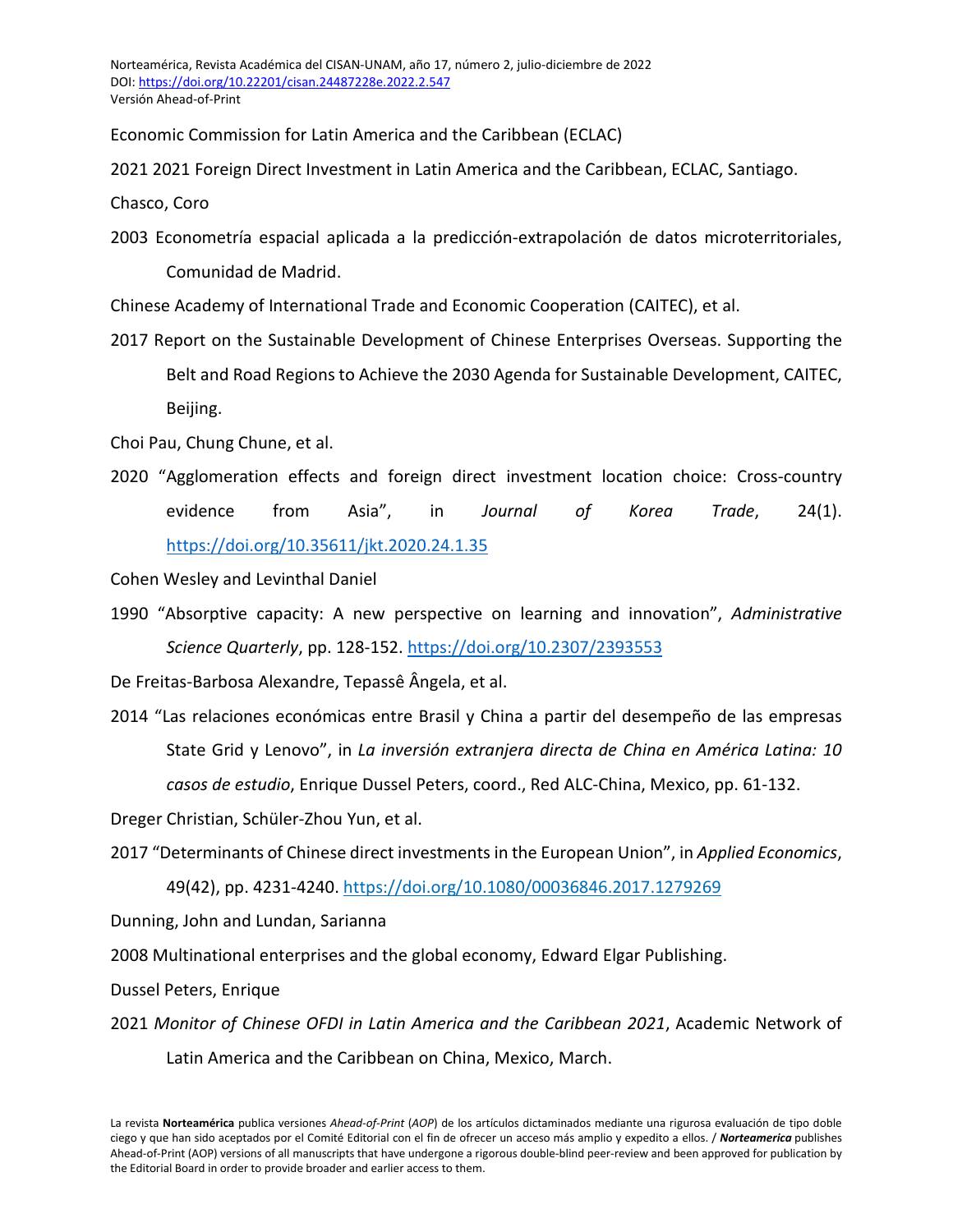Dussel Peters, Enrique

2019 "China´s OFDI in Latin America and the Caribbean (2000-2018). Debates and general tendencies", in *China´s foreign direct investment in Latin America and the Caribbean. Conditions and challengers*, Dussel-Peters, ed., UNAM, UDUAL, Red ALC-China, Mexico, pp. 105-120.

Dussel Peters, Enrique

2014 "La inversión extranjera directa China en México. Los casos de Huawei y Giant Motors Latinoamérica", in *La inversión extranjera directa de China en América Latina: 10 casos de estudio*, Enrique Dussel Peters, coord., Red ALC-China, Mexico, pp. 273-341.

Fischer Manfred and Nijkamp Peter

2014 "Regional Science at Full Gallop: Editorial Introduction", in *Handbook of Regional Science*, Springer.

Hymer, Stephen

1982 "The multinational corporation and the law of uneven development", in *International Economics Policies and their Theoretical Foundations*, Academic Press, pp. 325-352. <https://doi.org/10.1016/B978-0-12-444281-8.50025-8>

2019 "Chinese OFDI in Brazil. Trends an impacts, 2000-2017", in *La inversión extranjera directa de China en América Latina: 10 casos de estudio*, Enrique Dussel Peters, coord., Red ALC-China, Mexico, pp. 167-187.

Liu Hai, Tang Ying, et al.

2017 "The determinants of Chinese outward FDI in countries along "One Belt One Road"", in *Emerging Markets Finance and Trade*, 53(6), pp. 1374-1387. <https://doi.org/10.1080/1540496X.2017.1295843>

Hai Yue Liu, Ying Kai Tang, et al.

2018 "OFDI agglomeration and Chinese firm location decisions under the "Belt and Road" Initiative", in *Sustainability*, 10(11).<https://doi.org/10.3390/su10114060>

López, Andrés and Ramos, Daniela

Hiratuka, Celio

La revista **Norteamérica** publica versiones *Ahead-of-Print* (*AOP*) de los artículos dictaminados mediante una rigurosa evaluación de tipo doble ciego y que han sido aceptados por el Comité Editorial con el fin de ofrecer un acceso más amplio y expedito a ellos. / *Norteamerica* publishes Ahead-of-Print (AOP) versions of all manuscripts that have undergone a rigorous double-blind peer-review and been approved for publication by the Editorial Board in order to provide broader and earlier access to them.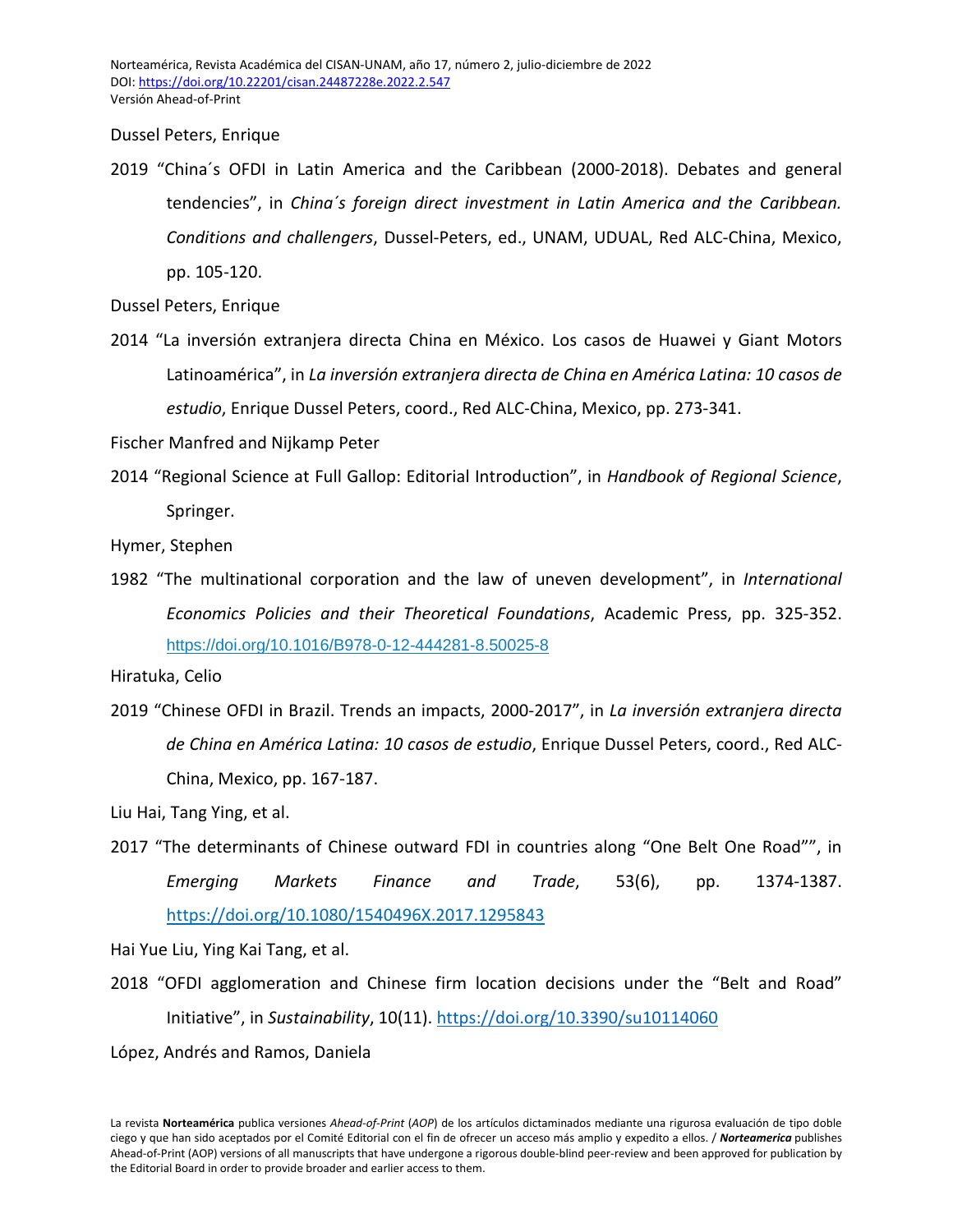2014 "Argentina y China: nuevos encadenamientos mercantiles globales con empresas chinas: Los casos de Huawei, CNOOC y Sinopec", in *La inversión extranjera directa de China en América Latina: 10 casos de estudio*, Enrique Dussel Peters, coord., Red ALC-China, Mexico, pp. 13-59.

Lu Yanru and Cao Kai

2019 "Spatial analysis of big data industrial agglomeration and development in China", in *Sustainability*, 11(6), pp. 1783[. https://doi.org/10.3390/su11061783](https://doi.org/10.3390/su11061783)

McCann Philip and Van Oort Frank

2019 "Theories of agglomeration and regional economic growth: a historical review", in *Handbook of regional growth and development theories*, Edward Elgar Publishing.

Minth Group Limited

2021a "2020 Annual Report. Flexibility digitalization intelligence", available at [<http://121.196.187.75/wp-content/uploads/2021/04/e\\_00425ar-202100422.pdf>](http://121.196.187.75/wp-content/uploads/2021/04/e_00425ar-202100422.pdf), consulted January 30, 2022.

Minth Group Limited

2021b "About MINTH GROUP", available at [<http://www.minthgroup.com>](http://www.minthgroup.com/), consulted January 30, 2022.

Monitor de la Manufactura Mexicana

2015 "Monitor de la Manufactura Mexicana 10 (11)", available at < https://www.dusselpeters.com/monitor11.pdf >, consulted January 30, 2022.

Mumtaz Mubair Mumtaz and Smith Zachary Alexander

2018 "The Determinants of Chinese Outward Foreign Direct Investment: A Closer Look", in *Frontiers of Economics in China*, 13(4), pp. 577-601 [https://doi.org/10.3868/s060-007-](https://doi.org/10.3868/s060-007-018-0027-9)

[018-0027-9](https://doi.org/10.3868/s060-007-018-0027-9)

Narula Rajneesh and Driffield Nigel

2012 "Does FDI cause development? The ambiguity of the evidence and why it matters", in *The European Journal of Development Research*, 24(1), pp. 1-7. <https://doi.org/10.1057/ejdr.2011.51>

La revista **Norteamérica** publica versiones *Ahead-of-Print* (*AOP*) de los artículos dictaminados mediante una rigurosa evaluación de tipo doble ciego y que han sido aceptados por el Comité Editorial con el fin de ofrecer un acceso más amplio y expedito a ellos. / *Norteamerica* publishes Ahead-of-Print (AOP) versions of all manuscripts that have undergone a rigorous double-blind peer-review and been approved for publication by the Editorial Board in order to provide broader and earlier access to them.